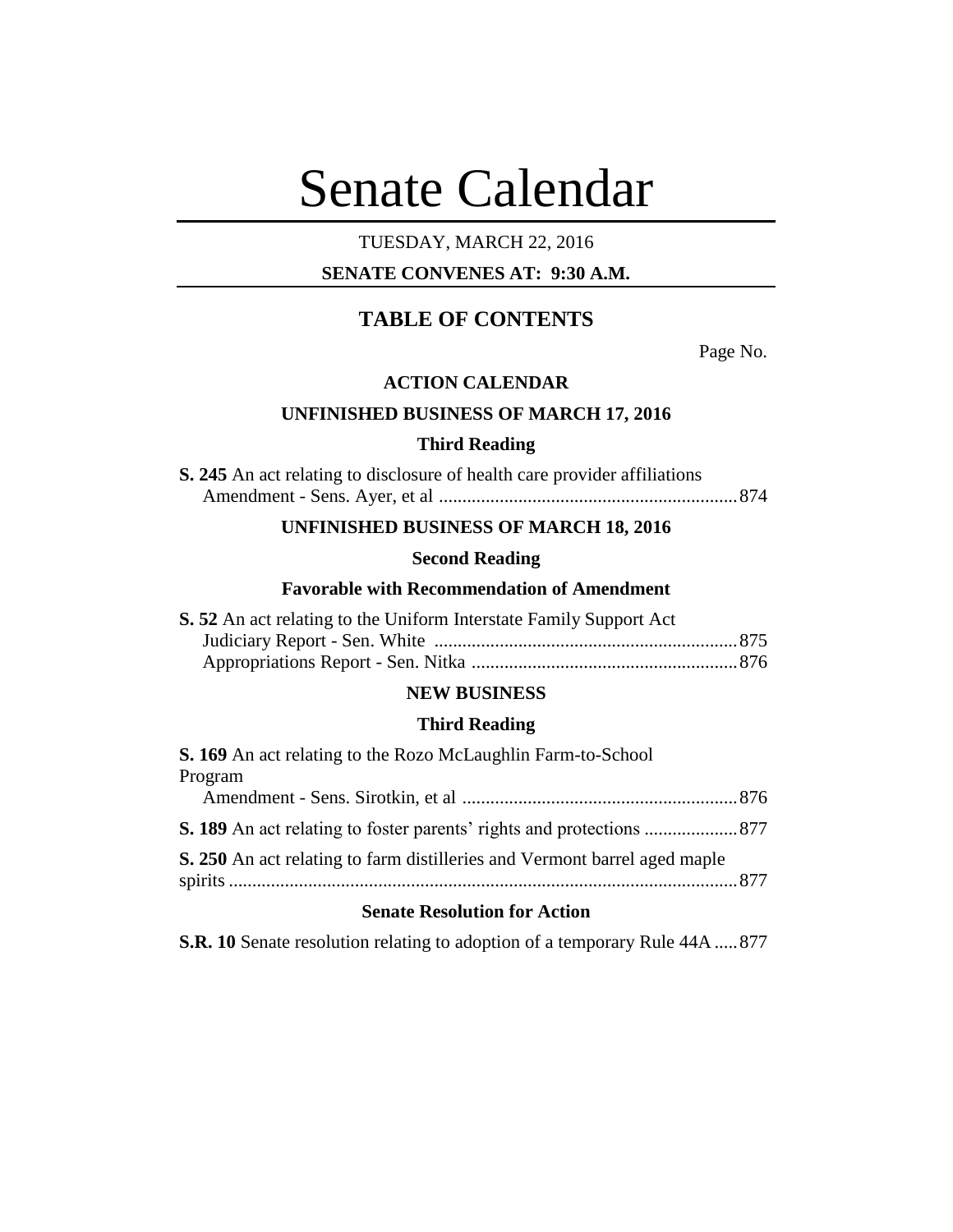# **NOTICE CALENDAR**

# **Second Reading**

## **Favorable**

| <b>H. 565</b> An act relating to United Methodist Church property |  |
|-------------------------------------------------------------------|--|
| Econ. Dev., Housing and General Affairs Report - Sen. Doyle  878  |  |

# **Favorable with Recommendation of Amendment**

| S. 107 An act relating to the Agency of Health Care Administration |  |
|--------------------------------------------------------------------|--|
|                                                                    |  |
|                                                                    |  |

## **ORDERED TO LIE**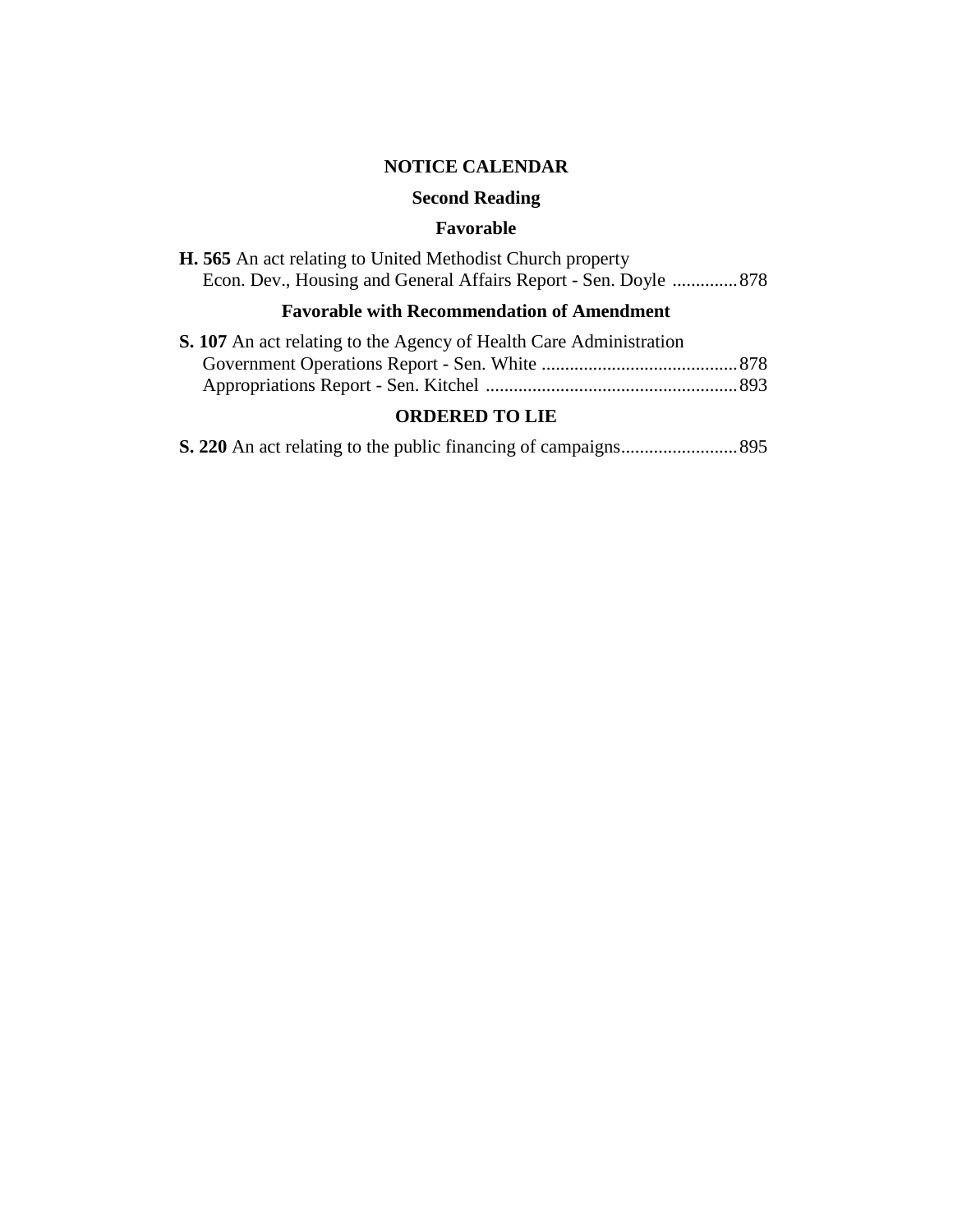## **ORDERS OF THE DAY**

#### **ACTION CALENDAR**

#### **UNFINISHED BUSINESS OF THURSDAY, MARCH 17, 2016**

#### **Third Reading**

## **S. 245.**

An act relating to disclosure of health care provider affiliations.

## **Amendment to S. 245 to be offered by Senators Ayer, Ashe, Collamore, Lyons, Pollina, and Sirotkin before Third Reading**

Senators Ayer, Ashe, Collamore, Lyons, Pollina, and Sirotkin move to amend the bill by adding a new section to be Sec. 2 to read as follows:

Sec. 2. 18 V.S.A. § 9405c is added to read:

## § 9405c. NOTICE OF AFFILIATION

(a) Each hospital shall provide notice to the Office of the Attorney General at least 90 days or as soon as practicable prior to the effective date of a transaction that will result in a new affiliation between the hospital and one or more health care providers or between the hospital and a group medical practice. The notice shall include at least the following information:

(1) the name and address of the hospital acquiring the provider, providers, or group medical practice and contact information for a representative of the hospital;

(2) the name and address of the provider, providers, or group medical practice being acquired and contact information for a representative of the provider, providers, or practice.

(b) Information provided to the Office of the Attorney General pursuant to this section is exempt from public inspection and copying under the Public Records Act and shall be kept confidential except to the extent necessary to allow the Office to perform an inquiry into potentially anticompetitive practices.

And by renumbering the existing Sec. 2, effective date, to be Sec. 3.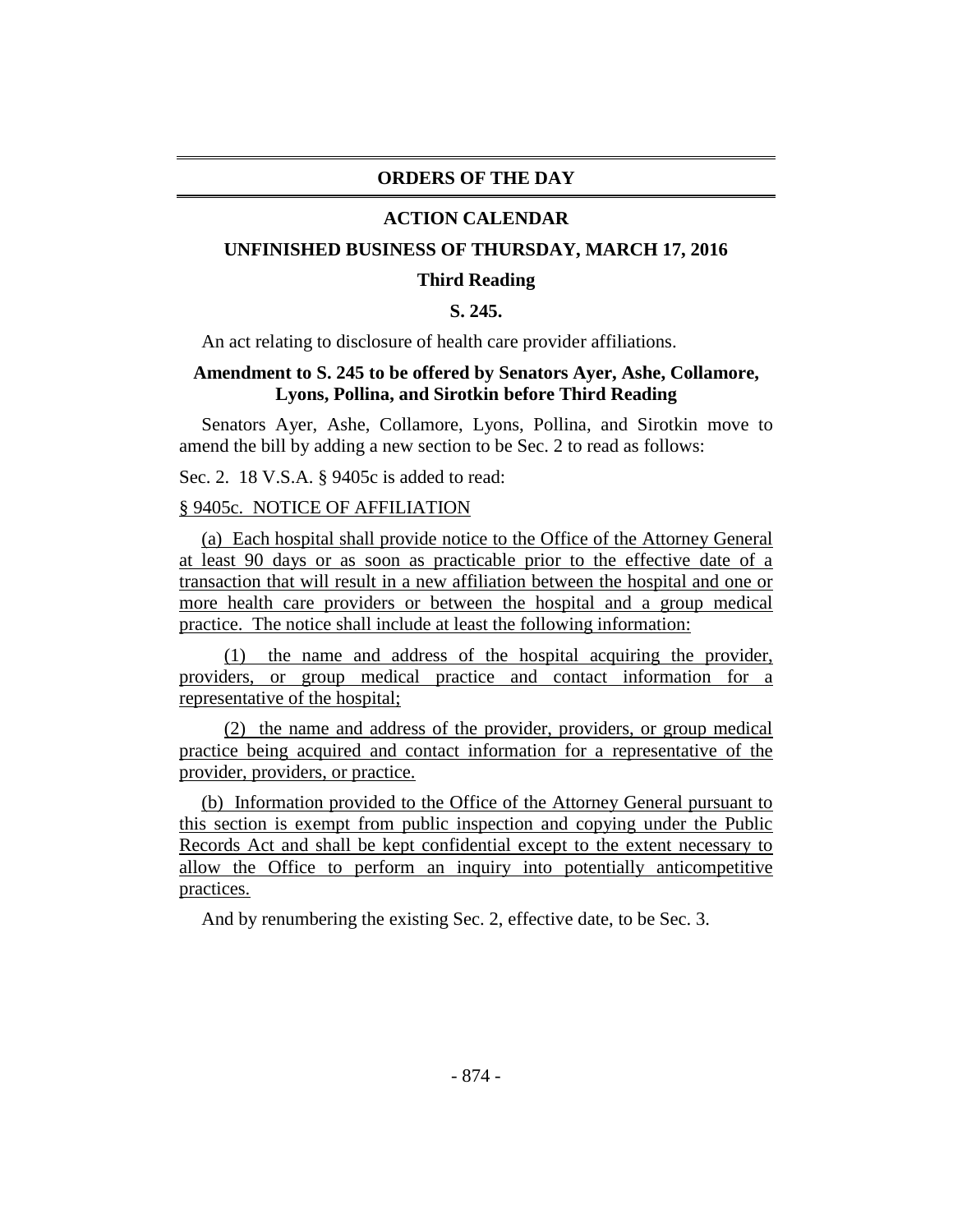#### **UNFINISHED BUSINESS OF FRIDAY, MARCH 18, 2016**

#### **Second Reading**

#### **Favorable with Recommendation of Amendment**

## **S. 52.**

An act relating to the Uniform Interstate Family Support Act.

## **Reported favorably with recommendation of amendment by Senator White for the Committee on Judiciary.**

The Committee recommends that the bill be amended by striking out all after the enacting clause and inserting in lieu thereof the following:

Sec. 1. SPOUSAL SUPPORT AND MAINTENANCE TASK FORCE

(a) Creation. There is created a Spousal Support and Maintenance Task Force for the purpose of reviewing and modernizing Vermont's law concerning spousal support and maintenance.

(b) Membership. The Task Force shall be composed of the following seven members:

(1) a current member of the House of Representatives who shall be appointed by the Speaker of the House;

(2) a current member of the Senate who shall be appointed by the Committee on Committees;

(3) a Superior Court judge who has significant experience in the Family Division of Superior Court appointed by the Chief Justice;

(4) the Chief Superior Court Judge;

(5) two experienced family law attorneys appointed by the Family Law Section of the Vermont Bar Association; and

(6) a representative of Vermont Alimony Reform who is a resident of Vermont.

(c) Powers and duties. The Task Force shall consider amendments to Vermont's spousal support and maintenance laws aimed to improve clarity, fairness, and predictability in recognition of changes to the family structure in recent decades. The Task Force may hold public hearings and shall endeavor to hear a wide variety of perspectives from stakeholders and interested parties.

(d) Assistance. The Task Force shall have the administrative, technical, and legal assistance of the Office of Legislative Council.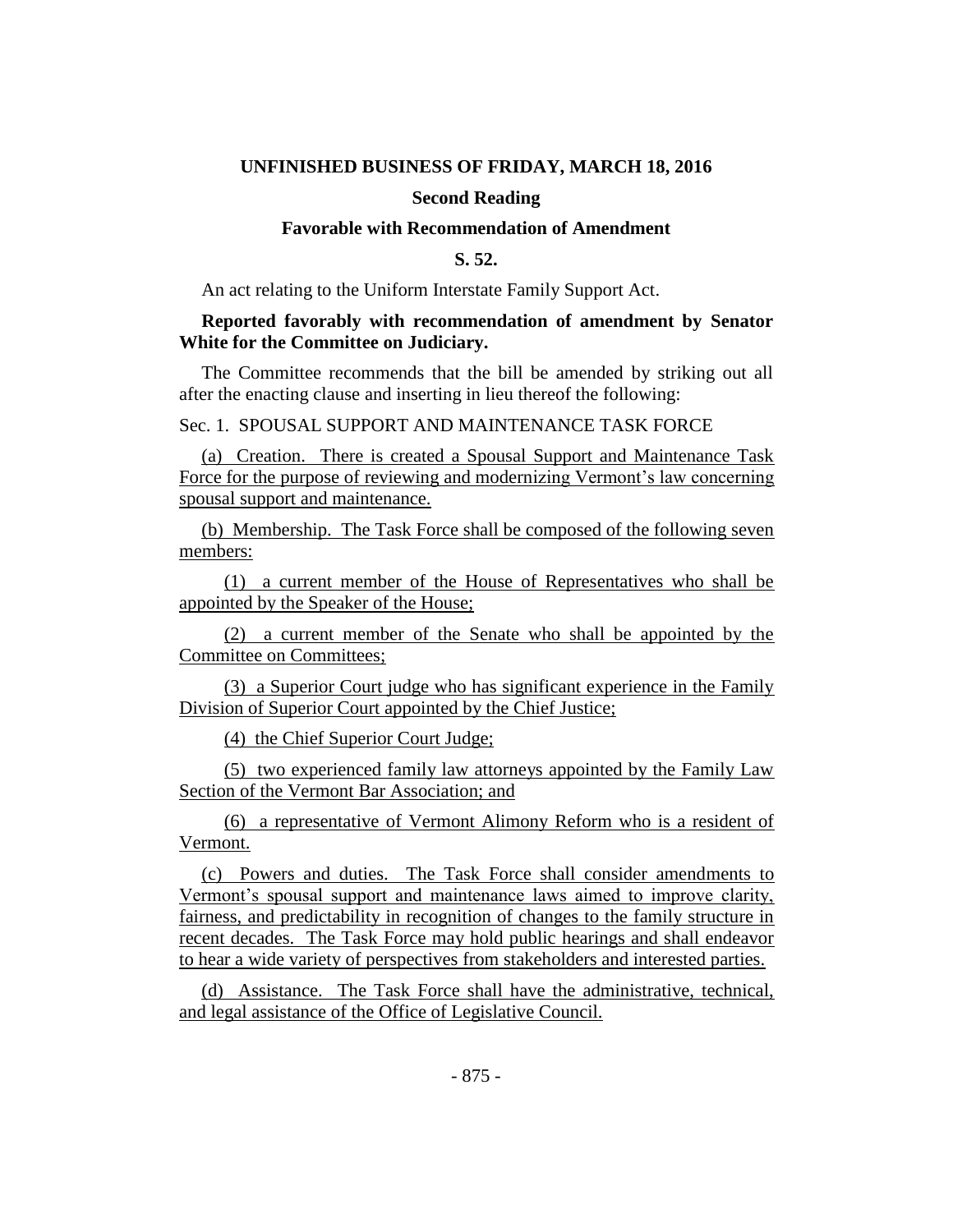(e) Recommendation. On or before January 15, 2017, the Task Force shall submit its recommendations for any legislative action to the Senate and House Committees on Judiciary.

(f) Meetings.

(1) The Superior Court judge appointed in accordance with subdivision (b)(3) of this section shall serve as chair.

(2) A majority of the membership shall constitute a quorum.

(3) The Task Force shall cease to exist on March 1, 2017.

(g) Reimbursement.

(1) For attendance at meetings during adjournment of the General Assembly, legislative members of the Task Force shall be entitled to per diem compensation and reimbursement of expenses pursuant to 2 V.S.A. § 406 for no more than four regular meetings and two public hearings.

(2) Other members of the Task Force who are not employees of the State of Vermont and who are not otherwise compensated or reimbursed for their attendance shall be entitled to per diem compensation and reimbursement of expenses pursuant to 32 V.S.A. § 1010 for no more than four regular meetings and two public hearings.

#### Sec. 2. EFFECTIVE DATE

This act shall take effect on passage.

And that after passage the title of the bill be amended to read: "An act relating to creating a Spousal Support and Maintenance Task Force"

(Committee vote: 5-0-0)

**Reported favorably by Senator Nitka for the Committee on Appropriations.**

(Committee vote: 6-0-1)

## **NEW BUSINESS**

## **Third Reading**

## **S. 169.**

An act relating to the Rozo McLaughlin Farm-to-School Program.

## **Amendment to S. 169 to be offered by Senators Sirotkin, Starr, and Zuckerman before Third Reading**

Senators Sirotkin, Starr, and Zuckerman move to amend the bill in Sec. 1, 6 V.S.A. § 4719, subsection (a), by adding a new subdivision (4) to read as follows: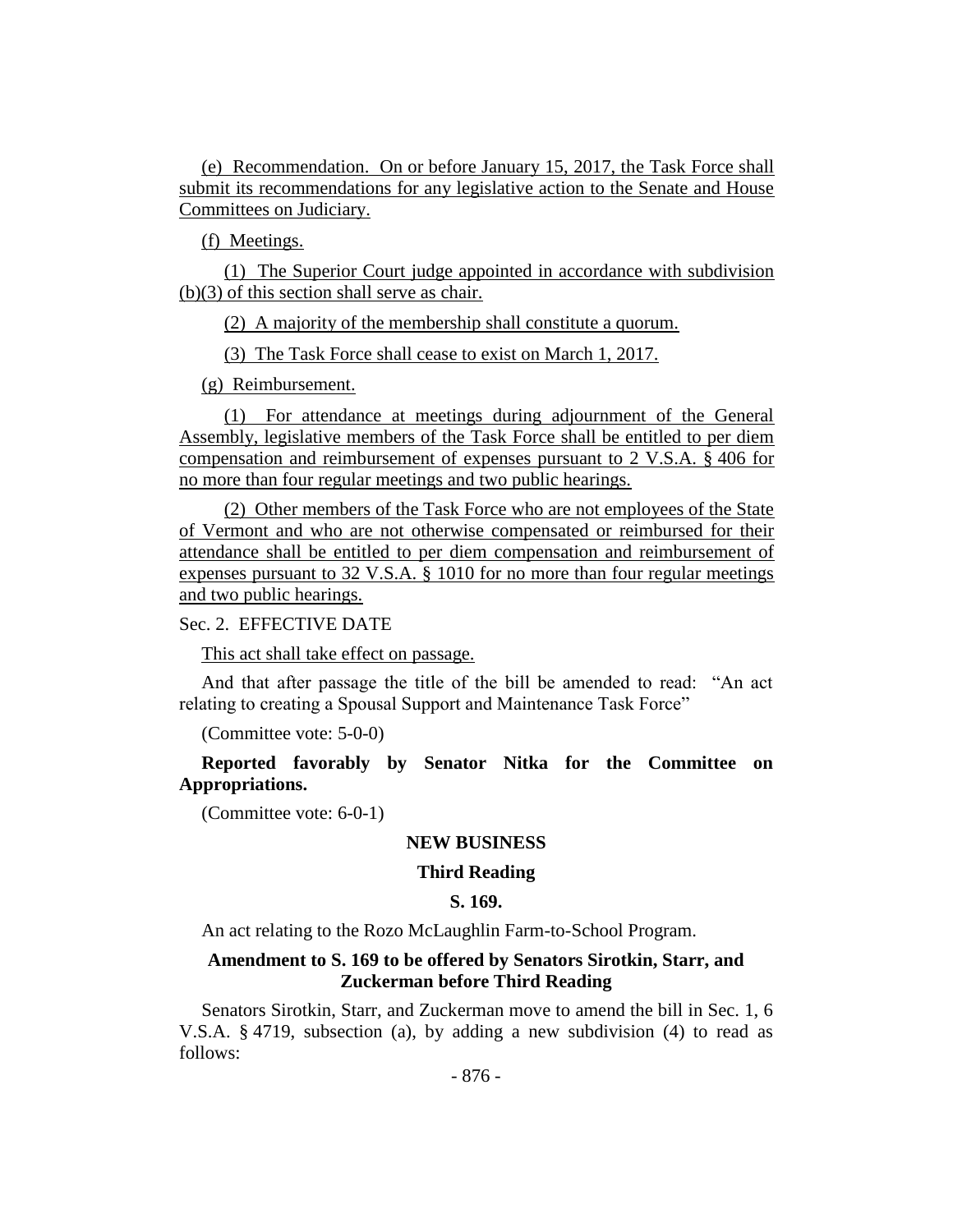(4) encourage youth involvement in the collection of excess fresh foods, known as gleaning, from farms, gardens, farmers' markets, grocers, and restaurants through classroom and cafeteria activities and educational materials regarding gleaning and nutrient management;

And by renumbering the remaining subdivisions to be numerically correct

## **S. 189.**

An act relating to foster parents' rights and protections.

#### **S. 250.**

An act relating to farm distilleries and Vermont barrel aged maple spirits.

#### **Senate Resolution for Action**

## **S.R. 10.**

Senate resolution relating to adoption of a temporary Rule 44A.

**PENDING QUESTION:** Shall the Senate adopt the resolution?

#### **Text of resolution:**

That a temporary rule, to be designated Rule 44A, be adopted by the Senate, to read as follows:

Rule 44A. (a) Any bills failing to make the crossover dates of March 11, 2016 and March 18, 2016 shall be referred to the Committee on Rules. This provision shall not apply to the following measures:

- (1) The transportation capital bill;
- (2) The capital construction bill
- (3) The general appropriations bill ("The Big Bill");
- (4) The pay bill;
- (5) The fees bill.

(b) The Rules Committee may report any bills referred to it for reference to another committee of jurisdiction pursuant to Senate Rule 24.

(c) The Temporary Rule 44A. shall expire when the Legislature adjourns sine die.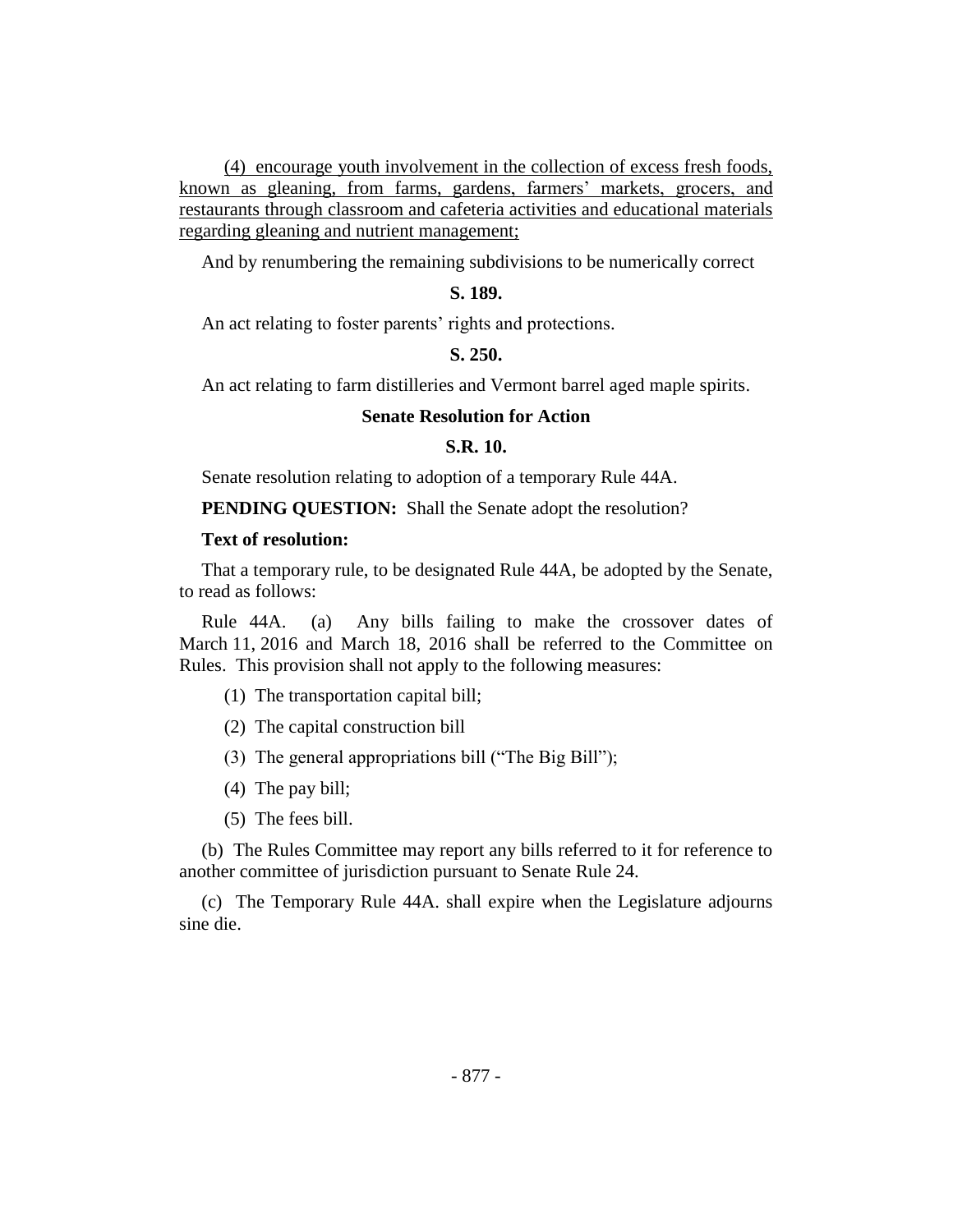## **NOTICE CALENDAR**

## **Second Reading**

#### **Favorable**

## **H. 565.**

An act relating to United Methodist Church property.

## **Reported favorably by Senator Doyle for the Committee on Economic Development, Housing & General Affairs.**

(Committee vote: 5-0-0)

(No House amendments)

## **Favorable with Recommendation of Amendment**

## **S. 107.**

An act relating to the Agency of Health Care Administration.

## **Reported favorably with recommendation of amendment by Senator White for the Committee on Government Operations.**

The Committee recommends that the bill be amended by striking out all after the enacting clause and inserting in lieu thereof the following:

\* \* \* Creation of Agency of Health Care Administration \* \* \*

Sec. 1. 3 V.S.A. chapter 52 is added to read:

## CHAPTER 52. AGENCY OF HEALTH CARE ADMINISTRATION

Subchapter 1. Generally

## § 2901. DEFINITIONS

As used in this chapter:

(1) "Agency" means the Agency of Health Care Administration.

(2) "Commissioner" means the head of a department, who is responsible to the Secretary for the administration of the department.

(3) "Department" means a major component of the Agency.

(4) "Director" means the head of a division of the Agency.

(5) "Division" means a major component of a department engaged in furnishing services to the public or to units of government at levels other than the State level.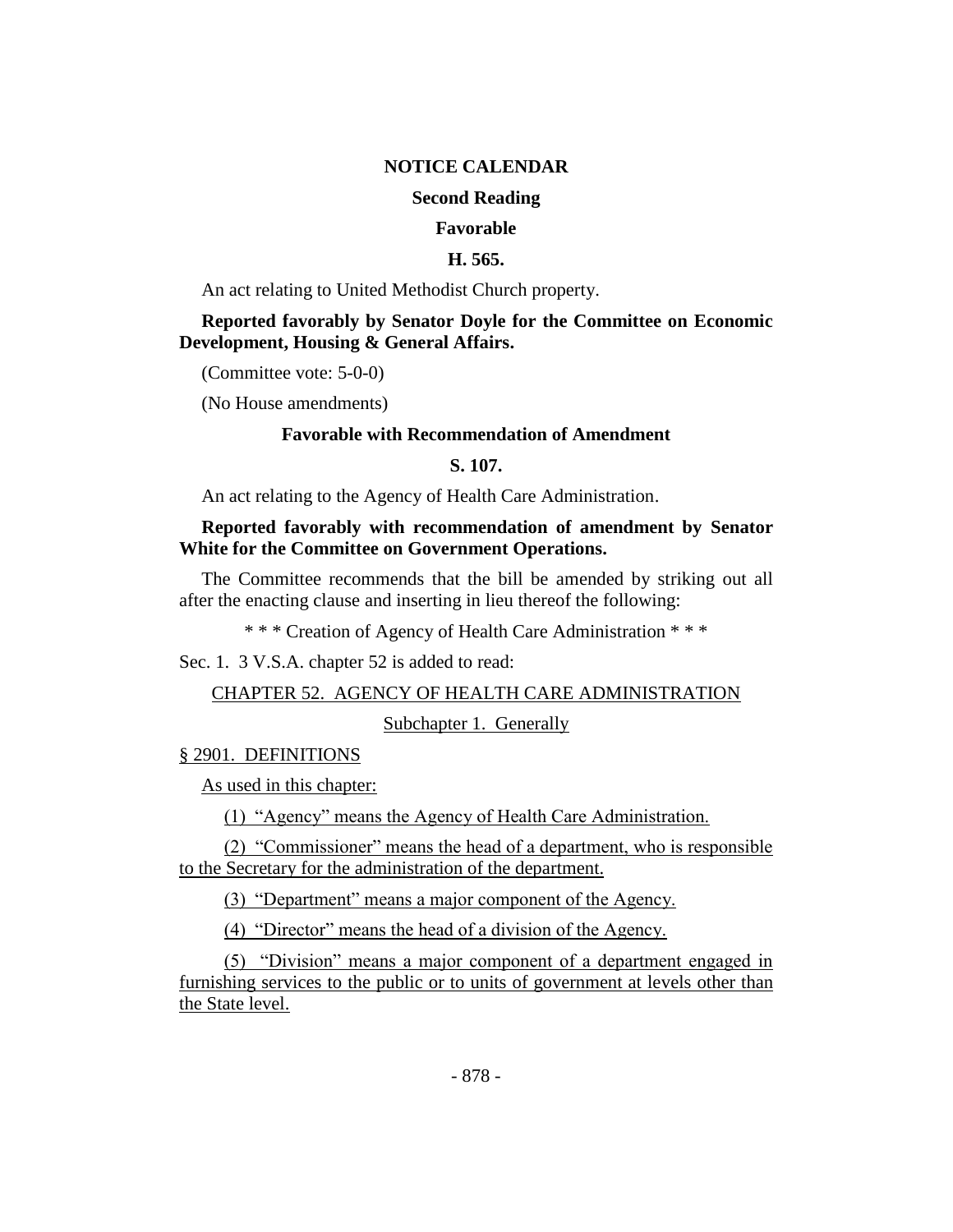(6) "Secretary" means the head of the Agency, who is a member of the Governor's cabinet and responsible to the Governor for the administration of the Agency.

## § 2902. CREATION OF AGENCY

An Agency of Health Care Administration is created consisting of the following:

(1) the Department of Health Access;

(2) the Department of Mental Health and Substance Abuse;

(3) the Department of Long Term Care;

(4) the Department of Public Health;

(5) the Health Care Board; and

(6) the Vermont Health Benefit Exchange.

## § 2903. ADVISORY CAPACITY

(a) All boards and commissions that are part of or attached to the Agency pursuant to this chapter shall be advisory only except as otherwise provided in this chapter, and the powers and duties of the boards and commissions, including administrative, policymaking, and regulatory functions, shall vest in and be exercised by the Secretary of the Agency.

(b) Notwithstanding the provisions of subsection (a) of this section, the Board of Health shall retain and exercise all powers and functions given to the Board by law of a quasi-judicial nature, including the power to conduct hearings, adjudicate controversies, and issue and enforce orders in the manner and to the extent provided by law. Boards of registration, certification, and licensure attached to this Agency shall retain and exercise all existing authority with respect to registration, certification, licensure, and maintenance of the standards of persons registered, certified, and licensed.

#### § 2904. PERSONNEL DESIGNATION

The Secretary and Deputy Secretary, and any commissioner, deputy commissioner, director, attorney, and member of a board, committee, commission, or council attached to the Agency are exempt from the classified State service. Except as authorized by section 311 of this title or as otherwise provided by law, all other Agency positions shall be within the classified service.

## Subchapter 2. Secretary

## § 2921. APPOINTMENT OF SECRETARY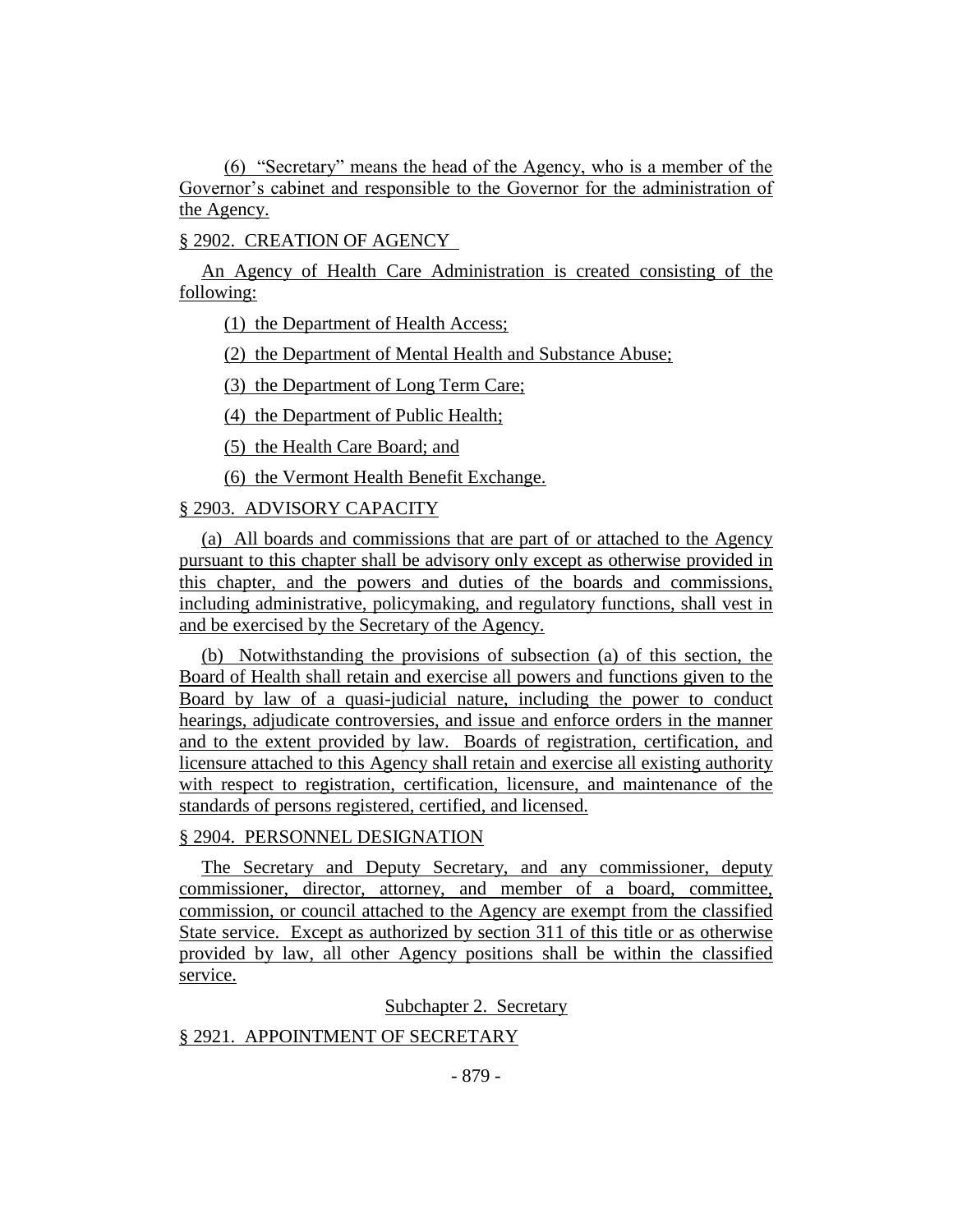The Agency shall be under the direction and supervision of a Secretary, who shall be appointed by the Governor with the advice and consent of the Senate and who shall serve at the pleasure of the Governor. The Secretary shall be responsible to the Governor and shall plan, coordinate, and direct the functions vested in the Agency.

## § 2922. DEPUTY SECRETARY

(a) The Secretary, with the approval of the Governor, may appoint a Deputy Secretary to serve at the Secretary's pleasure and to perform such duties as the Secretary prescribes. The appointment shall be in writing and the Secretary shall record the appointment in the Office of the Secretary of State.

(b) The Deputy Secretary shall discharge the duties and responsibilities of the Secretary in the Secretary's absence. In the event of a vacancy in the Office of the Secretary, the Deputy shall assume and discharge the duties of the Office until the vacancy is filled.

## § 2923. ADVISORY COUNCILS OR COMMITTEES

The Secretary, with the approval of the Governor, may create such advisory councils or committees within the Agency as he or she deems necessary, and may appoint their members for terms not exceeding his or hers.

## § 2924. TRANSFER OF PERSONNEL AND APPOPRIATIONS

(a) The Secretary, with the approval of the Governor, may transfer classified positions between State departments and other components of the Agency, subject only to personnel laws and rules.

(b) The Secretary, with the approval of the Governor, may transfer appropriations or portions of appropriations between departments and other components in the Agency, consistent with the purposes for which the appropriation was made.

Subchapter 3. Commissioners and Directors

## § 2951. COMMISSIONERS; DEPUTY COMMISSIONERS; APPOINTMENT; TERM

(a) The Secretary, with the approval of the Governor, shall appoint a commissioner of each department, who shall be the chief executive and administrative officer and who shall service at the pleasure of the Secretary.

(b) For the Department of Health Access, the Secretary, with the approval of the Governor, shall appoint deputy commissioners for the following divisions of the Department:

(1) Medicaid Health Services and Managed Care; and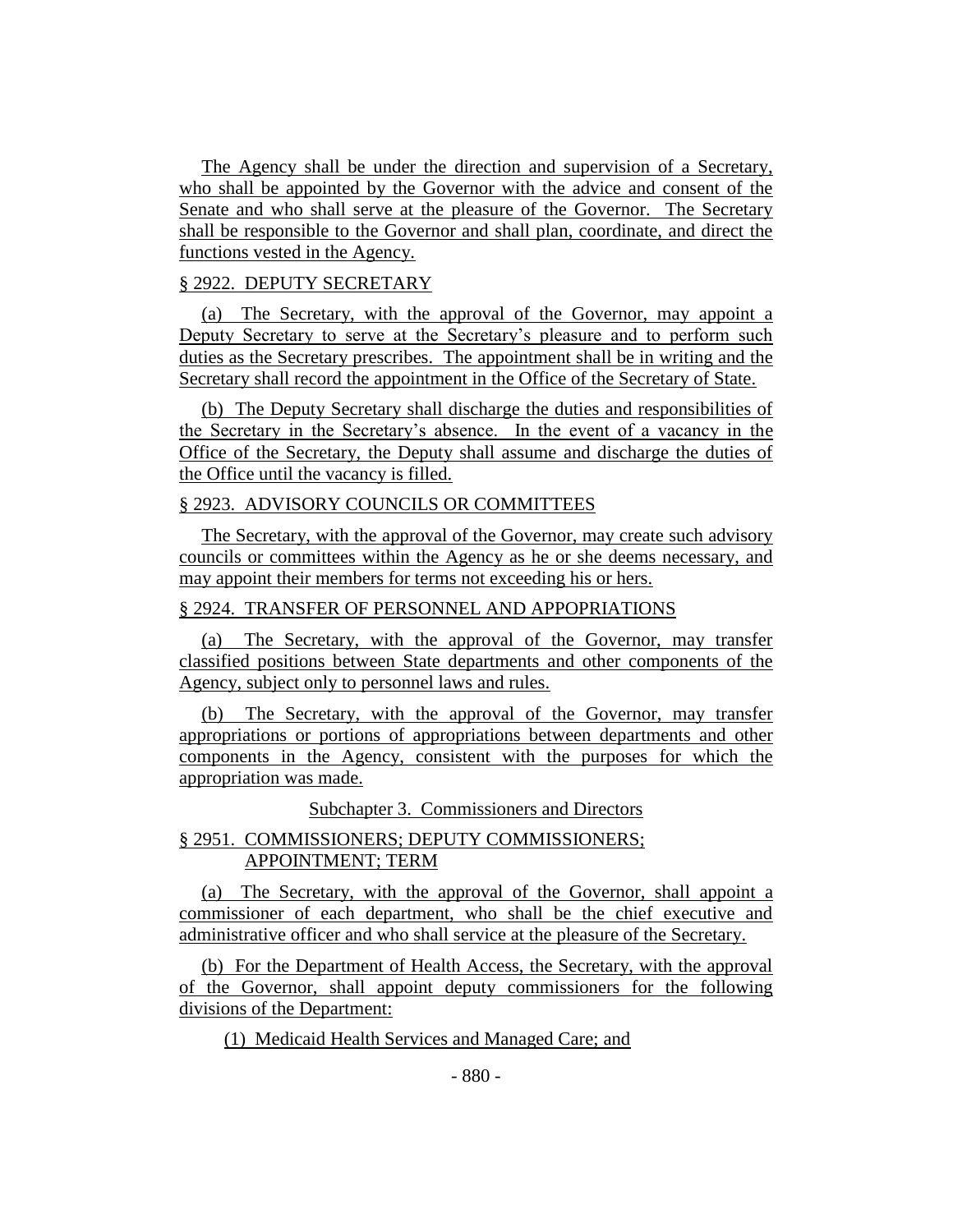(2) Medicaid Policy, Fiscal, and Support Services.

(c) For the Department of Mental Health and Substance Abuse, the Secretary, with the approval of the Governor, shall appoint deputy commissioners for the following divisions of the Department:

(1) Mental Health; and

(2) Substance Abuse.

(d) Deputy commissioners shall be exempt from classified service. Their appointments shall be in writing and shall be filed in the Office of the Secretary of State.

## § 2952. MANDATORY DUTIES

(a) The commissioner shall determine the policies of the department, and may exercise the powers and shall perform the duties required for its effective administration.

(b) In addition to other duties imposed by law, the commissioner shall:

(1) administer the laws assigned to the department;

(2) coordinate and integrate the work of the divisions; and

(3) supervise and control all staff functions.

## § 2953. PERMISSIVE DUTIES; APPROVAL OF SECRETARY

The commissioner may, with the approval of the Secretary:

(1) Transfer appropriations or parts thereof within or between divisions, consistent with the purposes for which the appropriation was made.

(2) Transfer classified positions within or between divisions subject only to State personnel laws and regulations.

(3) Cooperate with the appropriate federal agencies and administer federal funds in support of programs within the department.

(4) Submit plans and reports, and in other respects comply with federal law and regulations which pertain to programs administered by the department.

(5) Make rules consistent with law for the internal administration of the department and its programs.

(6) Appoint a deputy commissioner.

(7) Create within the department such advisory councils or committees as he or she deems necessary, and appoint their members for a term not exceeding that of the commissioner.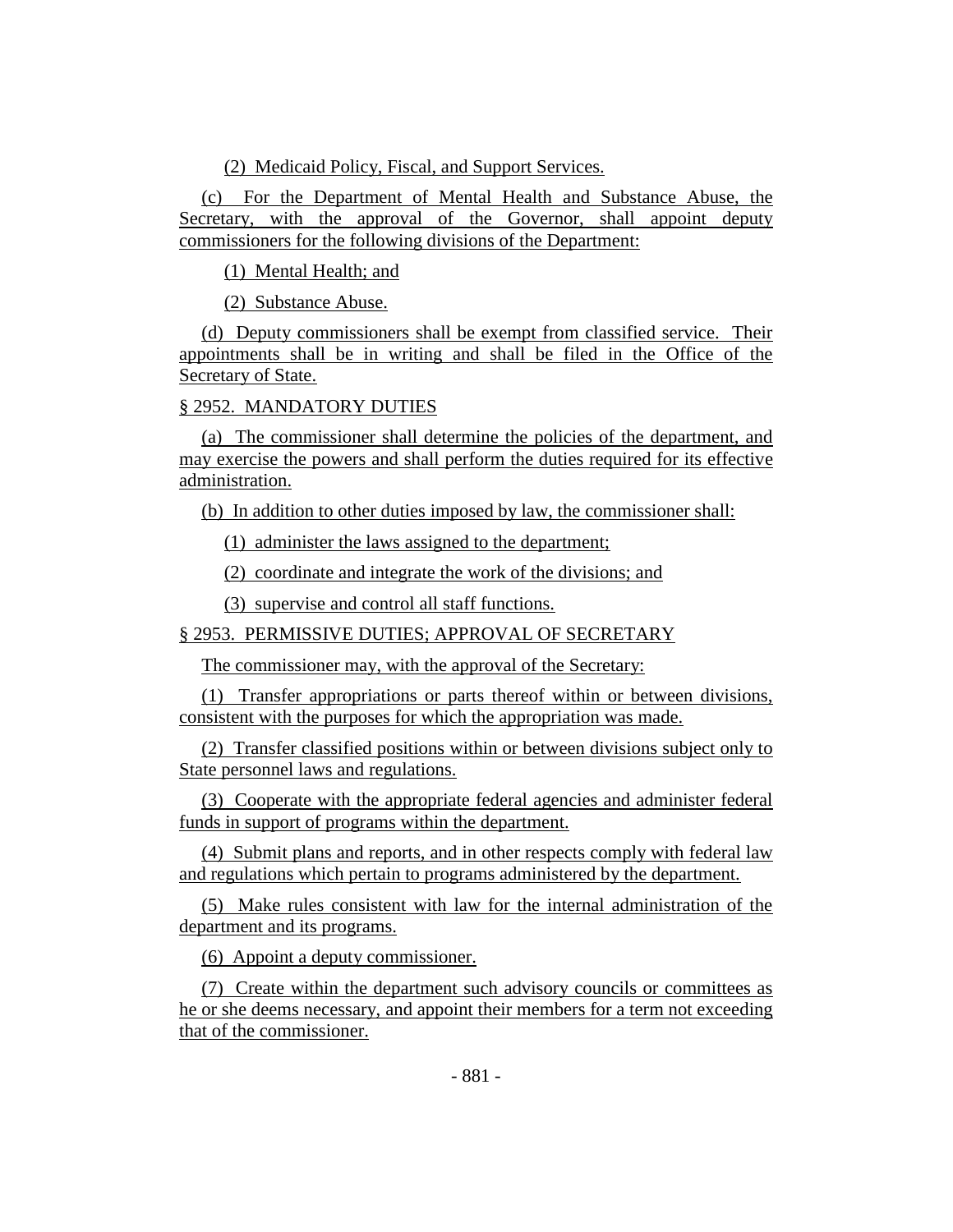(8) Provide training and instructions for any employees of the department, at the expense of the department, in educational institutions or other places.

(9) Organize, reorganize, transfer, or abolish divisions, staff functions or sections within the department. This authority shall not extend to divisions or other bodies created by law.

#### § 2954. DIRECTORS

(a) A director shall administer each division within the Agency. The commissioners, with the approval of the Secretary, shall appoint the directors for divisions which are part of a department, and the Secretary shall appoint any other directors.

(b) Each division and its officers shall be under the direction and control of the appointing authority except with regard to judicial or quasi-judicial acts or duties vested in them by law.

(c) No rule or regulation may be issued by a director of a division without the approval of the appointing authority.

Subchapter 4. Departments, Divisions, and Boards

#### § 2971. DEPARTMENT OF HEALTH ACCESS

The Department of Health Access is created within the Agency of Health Care Administration as the successor to and continuation of the Department of Vermont Health Access.

## § 2972. DEPARTMENT OF MENTAL HEALTH AND SUBSTANCE ABUSE

The Department of Mental Health and Substance Abuse is created within the Agency of Health Care Administration as the successor to and continuation of the Department of Mental Health and the Division of Alcohol and Drug Abuse Programs in the Department of Health. The Department shall be responsible for individuals committed to the care and custody of the Commissioner and for the operation of the Vermont Psychiatric Care Hospital and secure residential recovery facility.

## § 2973. DEPARTMENT OF LONG TERM CARE

The Department of Public Health is created within the Agency of Health Care Administration as the successor to and continuation of the programs within the Department of Disabilities, Aging, and Independent Living related to nursing homes, home- and community-based services, the Choices for Care program, and certification of long-term care facilities on behalf of the Centers for Medicare and Medicaid Services. It shall also serve as the administrative home within the Agency of Health Care Administration for the designated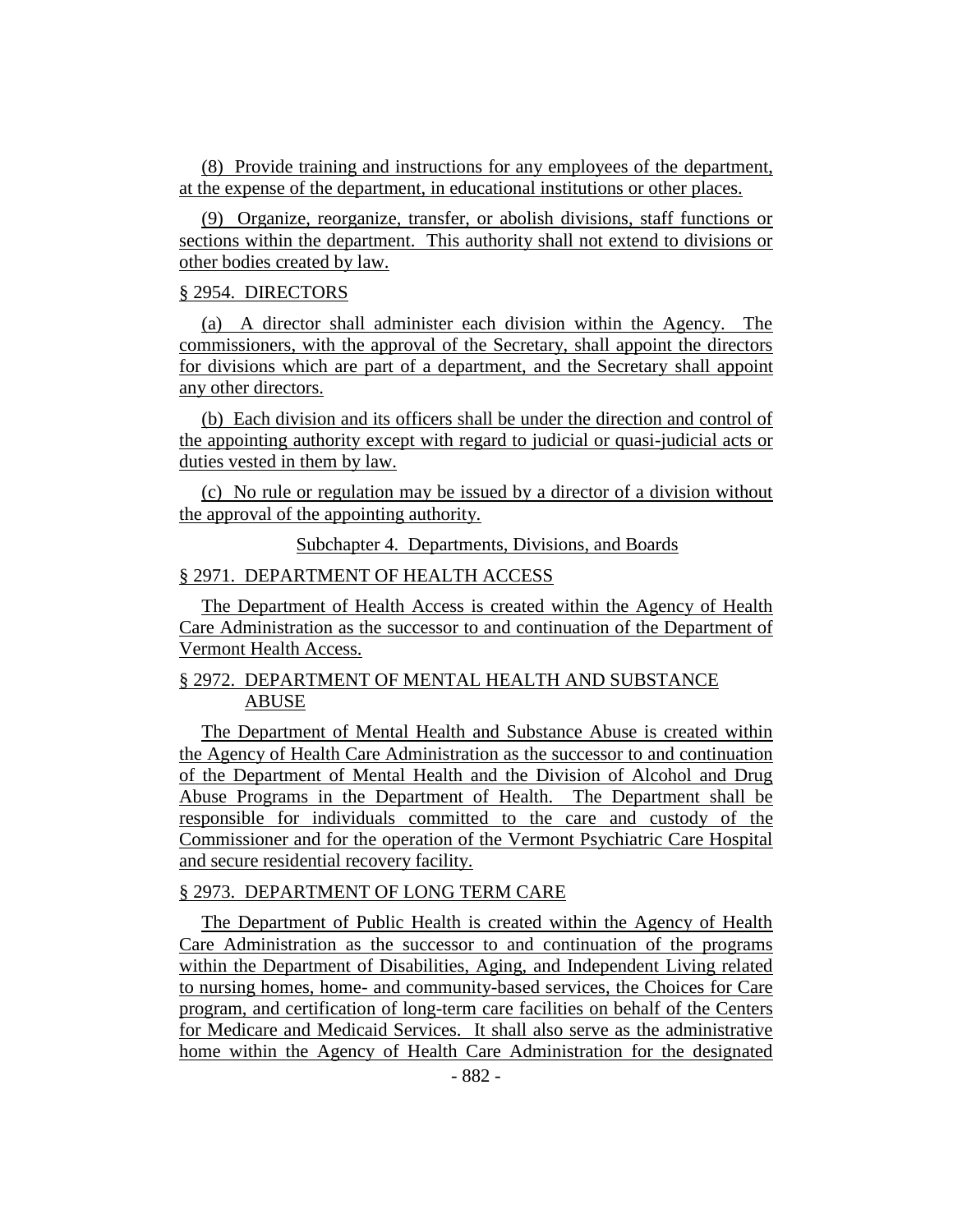State agencies for federal Vocational Rehabilitation and Independent Living Programs, as provided by the Rehabilitation Act of 1973, as amended.

## § 2974. DEPARTMENT OF PUBLIC HEALTH

The Department of Public Health is created within the Agency of Health Care Administration as the successor to and continuation of the Department of Health.

## § 2975. OPERATIONS DIVISION

(a) The Operations Division of the Agency is created and shall be administered by a Director of Administration.

(b) The Operations Division shall provide the following services to the Agency and all its components, including components assigned to it for administration:

(1) personnel administration;

(2) financing and accounting activities;

(3) coordination of filing and records maintenance activities;

(4) provision of facilities, office space, and equipment and the care thereof;

(5) requisitioning of supplies, equipment, and other requirements from the Department of Buildings and General Services in the Agency of Administration;

(6) management improvement services;

(7) training;

(8) information systems and technology; and

(9) other administrative functions assigned to it by the Secretary.

(c) Notwithstanding any provision of law to the contrary, all administrative service functions delegated to other components of the Agency shall be performed within the Agency by the Operations Division.

## § 2976. PLANNING DIVISION

(a) The Planning Division of the Agency is created and shall be administered by a Director of Planning appointed by the Secretary.

(b) The Planning Division shall be responsible for:

(1) centralized strategic planning for all components of the Agency;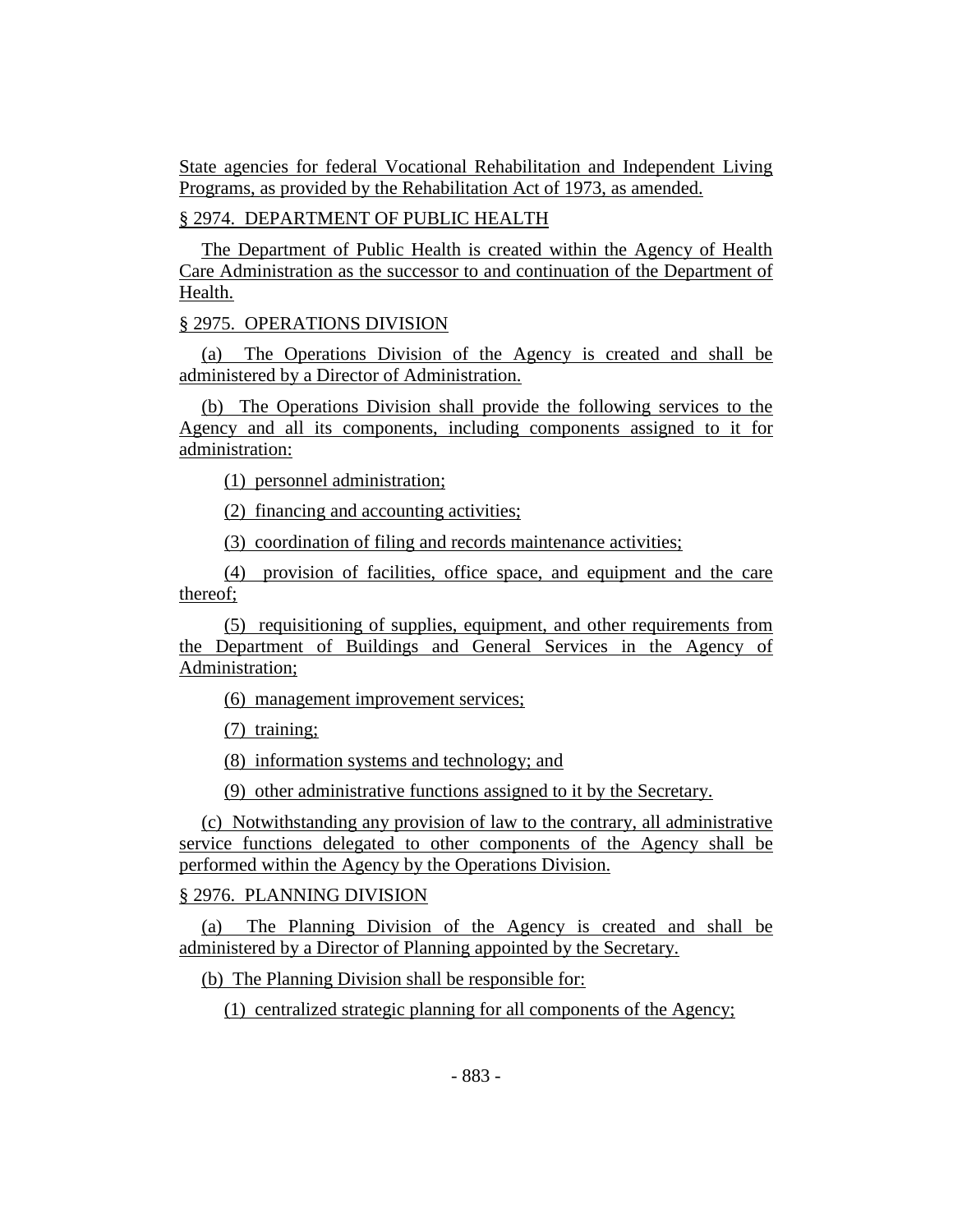(2) coordination of professional and technical planning of the line components of the Agency, aiming toward maximum service to the public;

(3) coordinating activities and plans of the Agency with other State agencies and the Governor's office;

(4) preparing multi-year plans and long-range plans and programs to meet problems and opportunities for service to the public; and

(5) other planning functions assigned to it by the Secretary.

Subchapter 6. Health Care Board

## § 2991. HEALTH CARE BOARD

(a) The Health Care Board is created within the Agency of Health Care Administration. It consists of seven members. The Governor, with the advice and consent of the Senate, shall appoint members for terms of six years so that not more than three terms expire in the same biennium. The Governor shall designate the Board's Chair.

(b) The duties of the Board shall be to act as a Fair Hearing Board on appeals brought pursuant to section 2992 of this title.

(c) The Board shall hold meetings at times and places warned by the Chair on his or her own initiative or upon request of two Board members or the Governor. Four members shall constitute a quorum, except that three members shall constitute a quorum at any meeting upon the written authorization of the Chair issued in connection with that meeting.

(d) With the approval of the Governor the Board may appoint one or more hearing officers, who shall be outside the classified service, and it may employ such secretarial assistance as it deems necessary in the performance of its duties.

(e) On or before January 15 of each year, the Board shall report to the House Committees on Appropriations, on Human Services, and on Health Care and the Senate Committees on Appropriations, on Health and Welfare, and on Finance regarding the fair hearings conducted by the Board during the three preceding calendar years, including:

(1) the total number of fair hearings conducted over the three-year period and per year;

(2) the number of hearings per year involving appeals of decisions by the Agency itself and each department within the Agency, with the appeals and decisions relating to health insurance through the Vermont Health Benefit Exchange reported distinctly from other programs;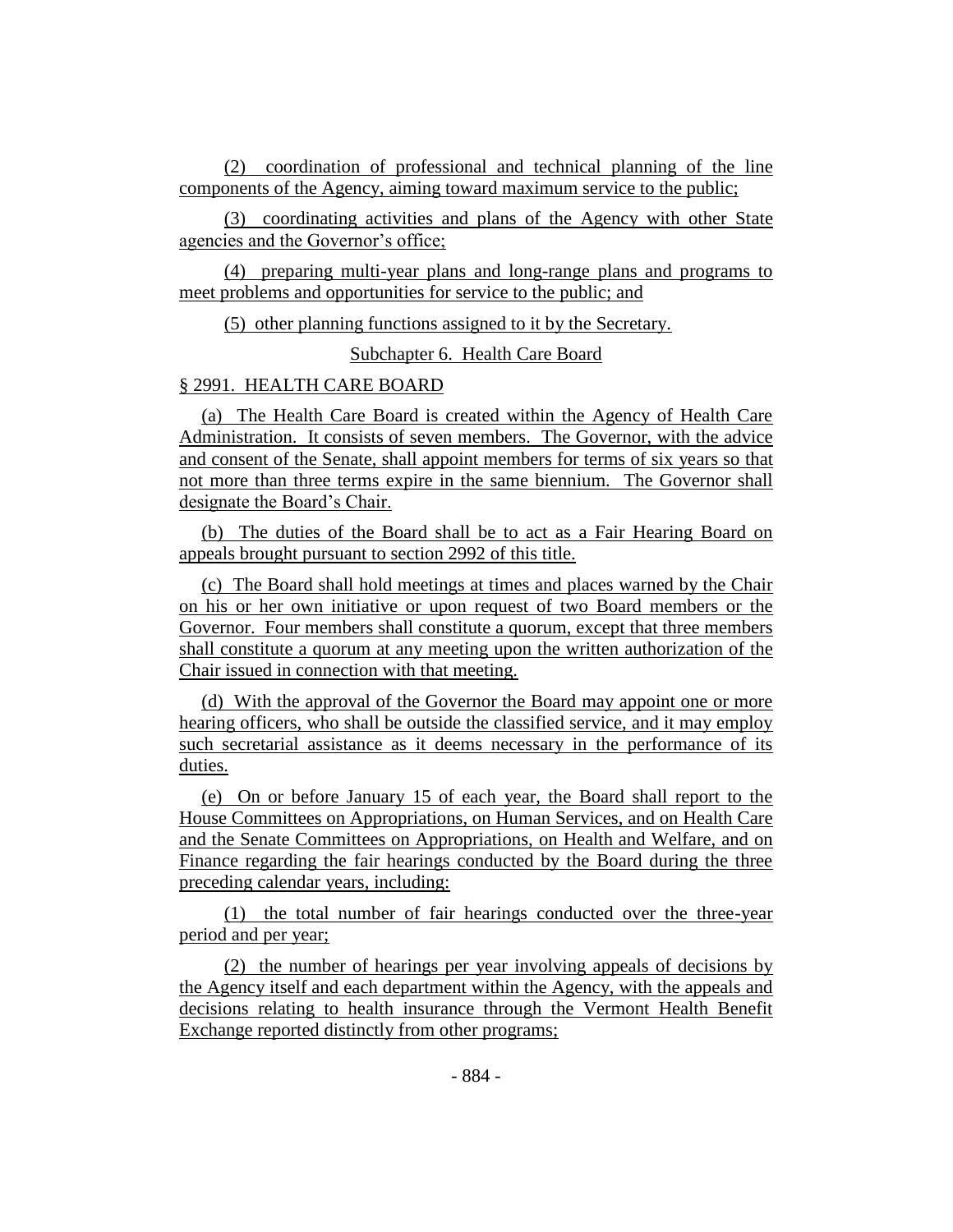(3) the number of hearings per year based on appeals of decisions regarding:

(A) eligibility;

(B) benefits;

(C) coverage;

(D) financial assistance; and

(E) other categories of appeals;

(4) the number of hearings per year based on appeals of decisions regarding each State program over which the Board has jurisdiction;

(5) the number of decisions per year made in favor of the appellant; and

(6) the number of decisions per year made in favor of the department or the Agency.

## § 2992. HEARINGS

(a) An applicant for or a recipient of assistance, benefits, or services from the Department of Health Access, of Long-Term Care, or of Mental Health and Substance Abuse, or an applicant for a license from one of those departments, or a licensee may file a request for a fair hearing with the Health Care Board. An opportunity for a fair hearing will be granted to any individual requesting a hearing because his or her claim for assistance, benefits, or services is denied or is not acted upon with reasonable promptness; because the individual is aggrieved by any other Agency action affecting his or her receipt of assistance, benefits, or services, or license or license application; or because the individual is aggrieved by Agency policy as it affects his or her situation.

(b) The hearing shall be conducted by the Board or by a hearing officer appointed by the Board. The Chair of the Board may compel, by subpoena, the attendance and testimony of witnesses and the production of books and records. All witnesses shall be examined under oath. The Board shall adopt rules with reference to appeals, which shall not be inconsistent with this chapter. The rules shall provide for reasonable notice to parties, and an opportunity to be heard and be represented by counsel.

(c) The Board or the hearing officer shall issue written findings of fact. If the hearing is conducted by a hearing officer, the hearing officer's findings shall be reported to the Board, and the Board shall approve the findings and adopt them as the findings of the Board unless good cause is shown for disapproving them. Whether the findings are made by the Board, or by a hearing officer and adopted by the Board, the Board shall enter its order based on the findings.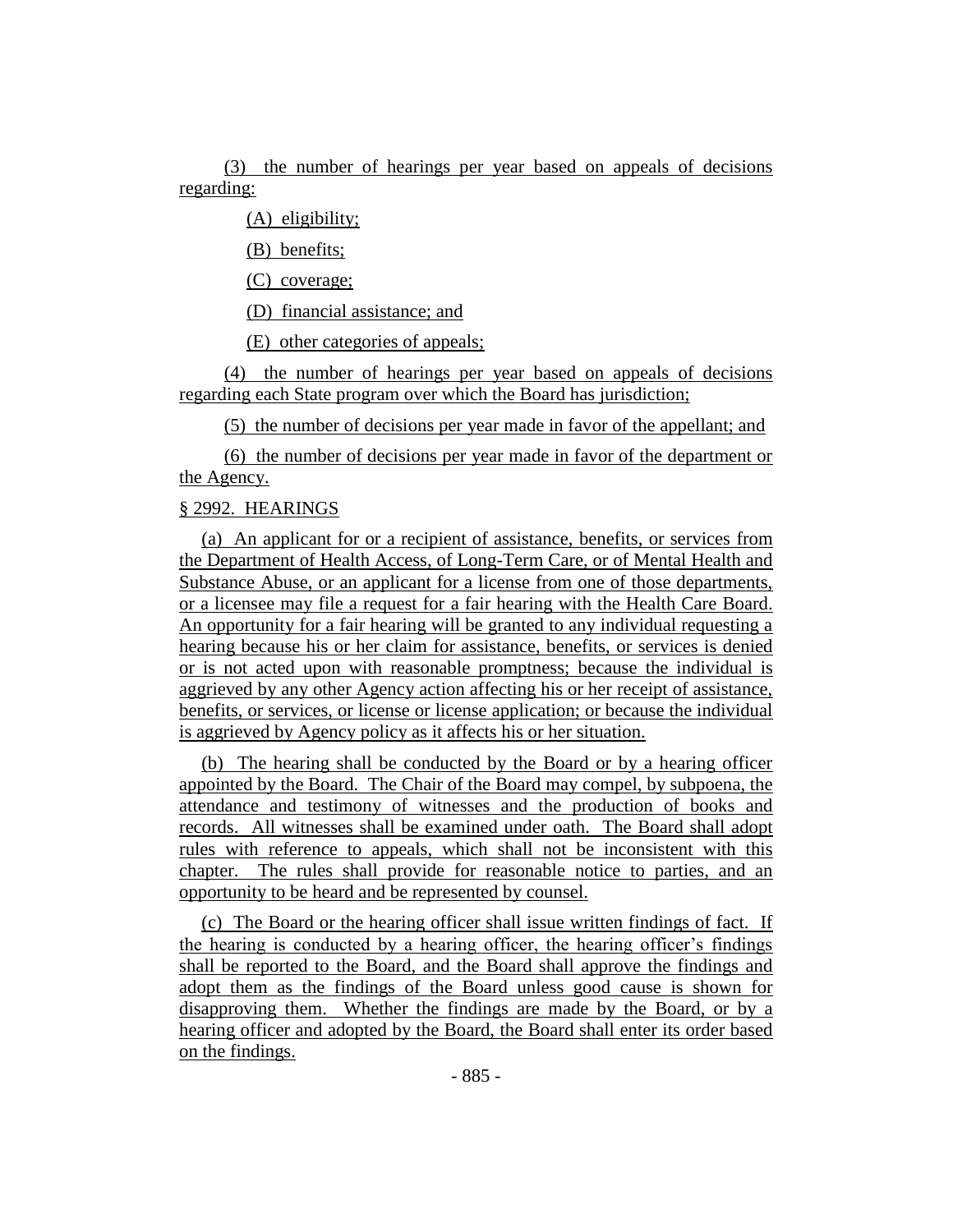(d) After the fair hearing, the Board may affirm, modify, or reverse decisions of the Agency; it may determine whether an alleged delay was justified; and it may make orders consistent with this title requiring the Agency to provide appropriate relief including retroactive and prospective benefits. The Board shall consider, and shall have the authority to reverse or modify, decisions of the Agency based on rules which the Board determines to be in conflict with State or federal law. The Board shall not reverse or modify Agency decisions which are determined to be in compliance with applicable law, even though the Board may disagree with the results effected by those decisions.

(e) The Board shall give written notice of its decision to the person applying for fair hearing and to the Agency. Unless a continuance is requested or consented to by an aggrieved person, decisions and orders concerning medical assistance (Medicaid) under 33 V.S.A. chapter 19 shall be issued by the Board within 75 days of the request for hearing.

(f) The Agency or the appellant may appeal from decisions of the Board to the Supreme Court under V.R.A.P. 13. Pending the final determination of any appeal, the terms of the order involved shall be given effect by the Agency except insofar as they relate to retroactive benefits.

(g) A party to an order or decree of the Board or the Board itself, or both, may petition the Supreme Court for relief against any disobedience of, or noncompliance with, the order or decree. In the proceedings and upon such notice thereof to the parties as it shall direct, the Supreme Court shall hear and consider the petition and make such order and decree in the premises by way of writ of mandamus, writ of prohibition, injunction, or otherwise, concerning the enforcement of the order and decree of the Board as shall be appropriate.

(h)(1) Notwithstanding subsections (d) and (f) of this section, the Secretary shall review all Board decisions and orders concerning Medicaid. The Secretary shall:

(A) adopt a Board decision or order, except that the Secretary may reverse or modify a Board decision or order if:

(i) the Board's findings of fact lack any support in the record; or

(ii) the decision or order implicates the validity or applicability of any Agency policy or rule;

(B) issue a written decision setting forth the legal, factual or policy basis for reversing or modifying a Board decision or order.

(2) Notwithstanding subsections (d) and (f) of this section, a Board decision and order concerning Medicaid shall become the final and binding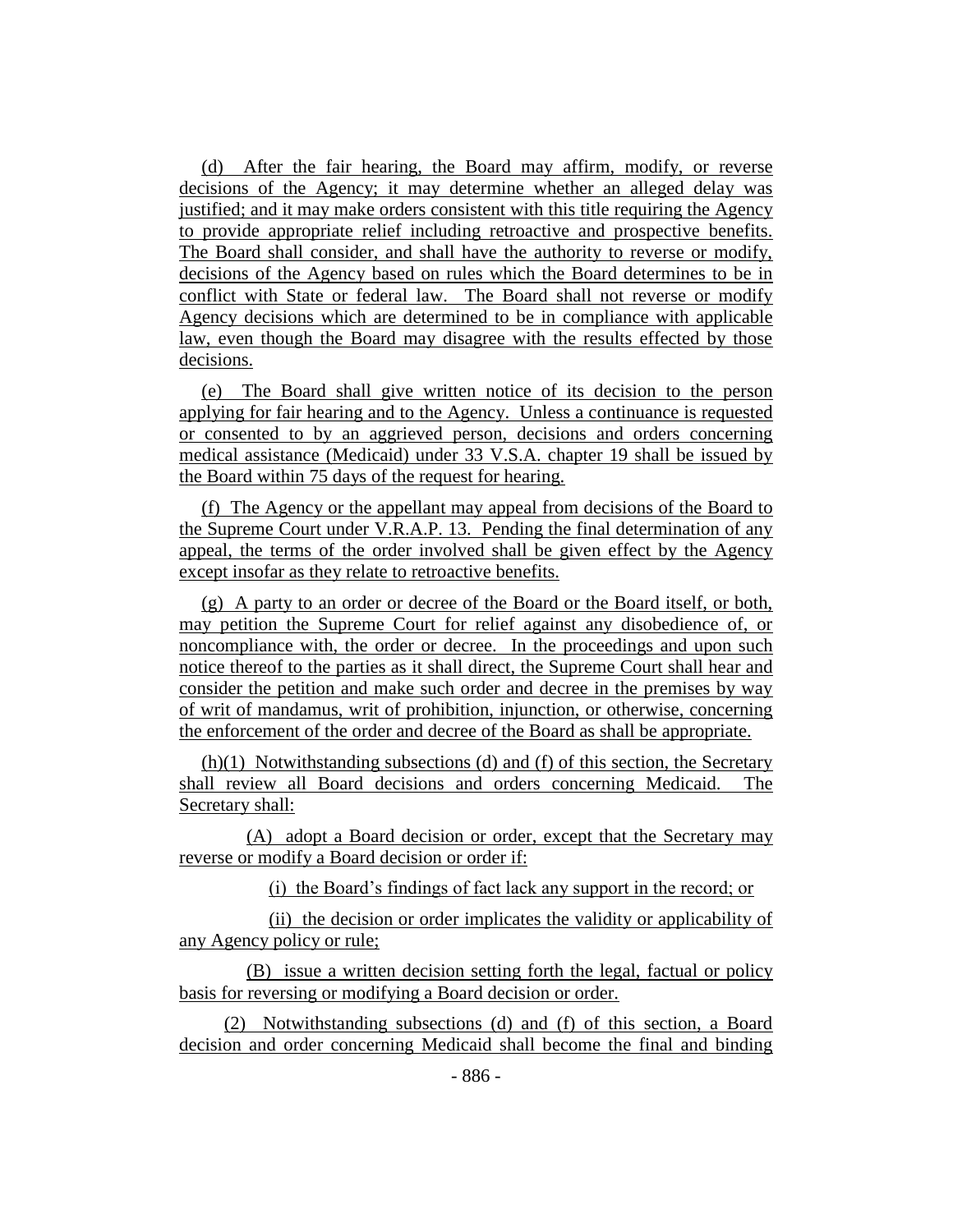decision of the Agency upon its approval by the Secretary. The Secretary shall either approve, modify, or reverse the Board's decision and order within 15 days of the date of the Board's decision and order. If the Secretary fails to issue a written decision within 15 days as required by this subdivision, the Board's decision and order shall be deemed to have been approved by the Secretary.

(3) Notwithstanding subsection (f) of this section, only the claimant may appeal a decision of the Secretary to the Supreme Court. Such appeals shall be pursuant to Rule 13 of the Vermont Rules of Appellate Procedure. The Supreme Court may stay the Secretary's decision upon the claimant's showing of a fair ground for litigation on the merits. The Supreme Court shall not stay the Secretary's order insofar as it relates to a denial of retroactive benefits.

\* \* \* Conforming Revisions to Agency of Human Services \* \* \*

Sec. 2. 3 V.S.A. § 3002(a) is amended to read:

- (a) An Agency of Human Services is created consisting of the following:
	- (1) The Department of Corrections.
	- (2) The Department for Children and Families.
	- (3) The Department of Health. [Repealed.]
	- (4) The Department of Disabilities, Aging, and Independent Living.
	- (5) The Human Services Board.
	- (6) The Department of Vermont Health Access. [Repealed.]
	- (7) The Department of Mental Health. [Repealed.]

Sec. 3. 3 V.S.A. § 3003(b) is amended to read:

(b) Notwithstanding subsection (a) of this section, the Board of Health shall retain and exercise all powers and functions given to the Board by law of quasi-judicial nature, including the power to conduct hearings, to adjudicate controversies, and to issue and enforce orders, in the manner and to the extent provided by law. Boards of registration attached to this Agency shall retain and exercise all existing authority with respect to licensing and maintenance of the standards of the persons registered.

Sec. 4. 3 V.S.A. § 3004 is amended to read:

#### § 3004. PERSONNEL DESIGNATION

The Secretary, Deputy Secretary, commissioners, deputy commissioners, attorneys, Directors of the Offices of State Economic Opportunity, of Alcohol and Drug Abuse Programs, and of Child Support, and all members of boards,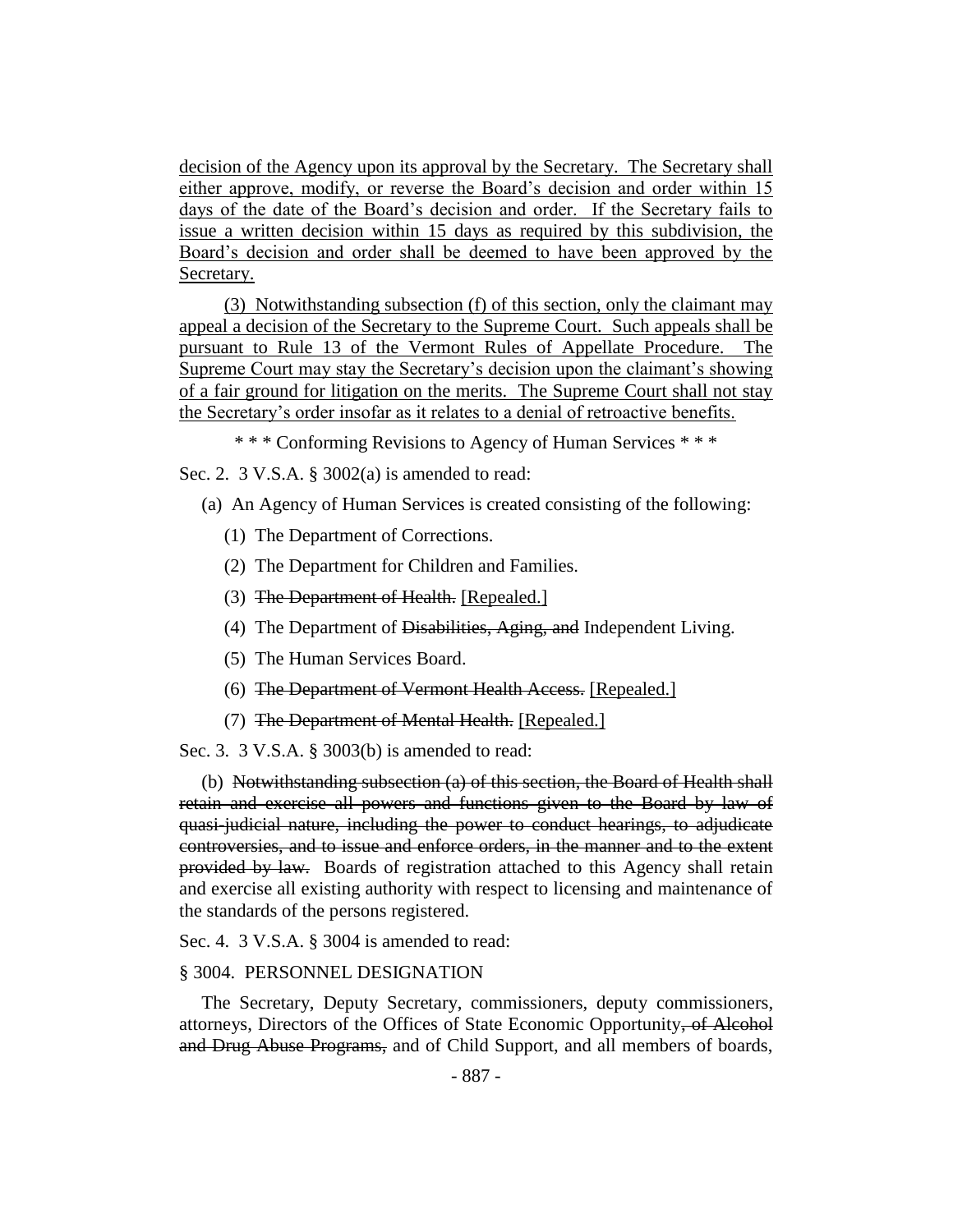committees, commissions, or councils attached to the Agency for support are exempt from the classified State service. Except as authorized by section 311 of this title or otherwise by law, all other positions shall be within the classified service.

Sec. 5. 3 V.S.A. § 3051 is amended to read:

## § 3051. COMMISSIONERS; DEPUTY COMMISSIONERS; APPOINTMENT; TERM

(a) The Secretary, with the approval of the Governor, shall appoint a commissioner of each department, who shall be the chief executive and administrative officer and shall serve at the pleasure of the Secretary.

(b) For the Department of Health, the Secretary, with the approval of the Governor, shall appoint deputy commissioners for the following divisions of the Department:

(1) Public Health;

(2) Substance Abuse. [Repealed.]

(c) For the Department for Children and Families, the Secretary, with the approval of the Governor, shall appoint deputy commissioners for the following divisions of the Department:

(1) Economic Services;

(2) Child Development;

(3) Family Services.

(d) For the Department of Vermont Health Access, the Secretary, with the approval of the Governor, shall appoint deputy commissioners for the following divisions of the Department:

(1) Medicaid Health Services and Managed Care;

(2) Medicaid Policy, Fiscal, and Support Services;

(3) Health Care Reform;

(4) Vermont Health Benefit Exchange. [Repealed.]

(e) Deputy commissioners shall be exempt from the classified service. Their appointments shall be in writing and shall be filed in the Office of the Secretary of State.

Sec. 6. 3 V.S.A. § 3085a is amended to read:

#### § 3085a. DEPARTMENT OF DISABILITIES, AGING, AND INDEPENDENT LIVING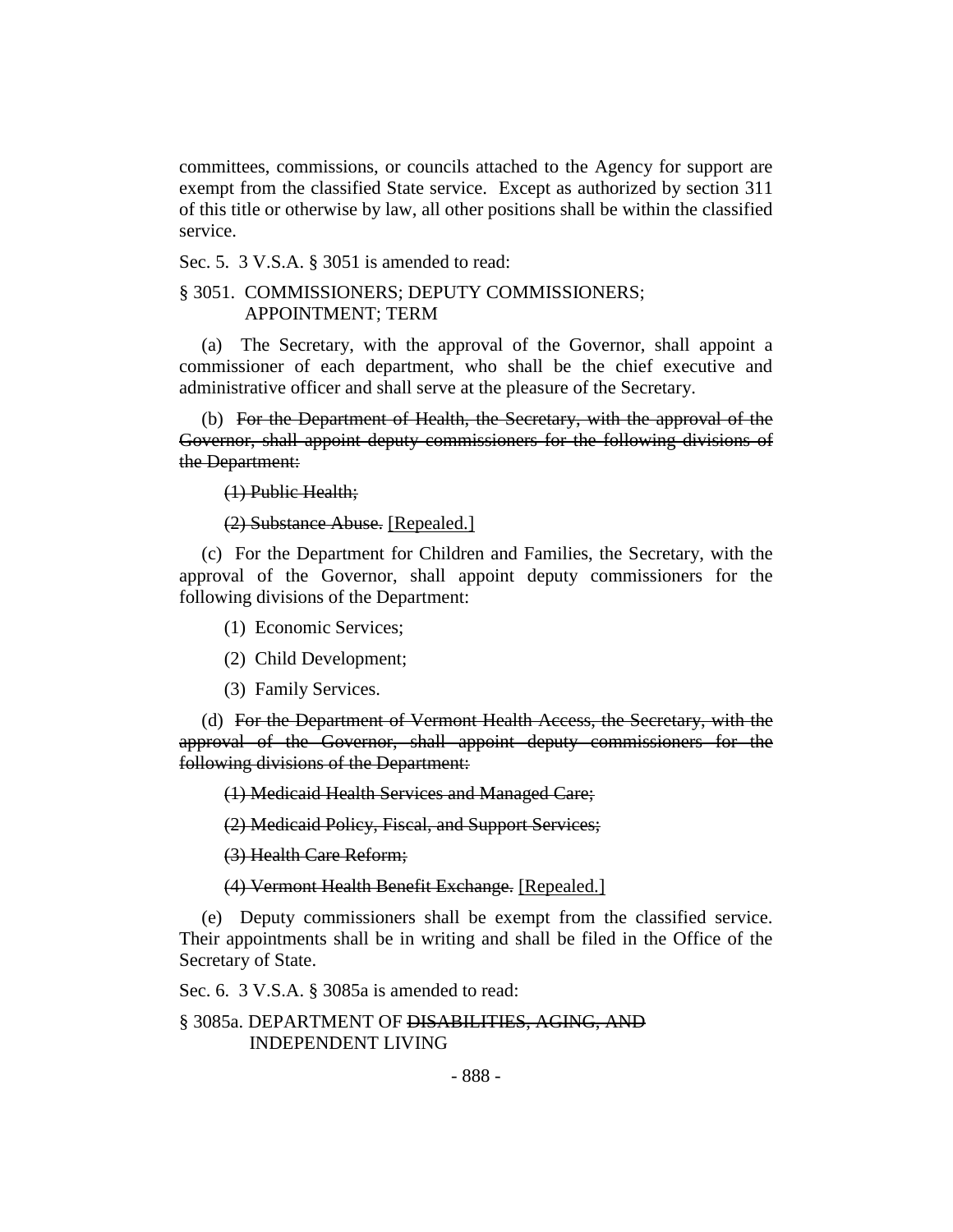The Department of Disabilities, Aging, and Independent Living is created within the Agency of Human Services as the successor to and continuation of the Department of Aging and Disabilities, the Developmental Services Division of the Department of Developmental and Mental Health Services, and the personal care and hi-tech programs in the former Department of Prevention, Assistance, Transition, and Health Access to manage programs and to protect the interests of older Vermonters and Vermonters with disabilities. It shall serve as the State unit on aging, as provided by the Older Americans Act of 1965, as amended, and it shall serve as the administrative home within the Agency of Human Services for the designated State agencies for federal Vocational Rehabilitation and Independent Living Programs, as provided by the Rehabilitation Act of 1973, as amended.

Sec. 7. 3 V.S.A. § 3090(e) is amended to read:

(e) On or before January 15 of each year, the Board shall report to the House Committees on Appropriations, on Human Services, and on Health Care and the Senate Committees on Appropriations, on Health and Welfare, and on Finance regarding the fair hearings conducted by the Board during the three preceding calendar years, including:

(1) the total number of fair hearings conducted over the three-year period and per year;

(2) the number of hearings per year involving appeals of decisions by the Agency itself and each department within the Agency, with the appeals and decisions relating to health insurance through the Vermont Health Benefit Exchange reported distinctly from other programs;

\* \* \*

Sec. 8. 3 V.S.A. § 3091 is amended to read:

#### § 3091. HEARINGS

(a) An applicant for or a recipient of assistance, benefits, or social services from the Department for Children and Families, of Vermont Health Access, or of Disabilities, Aging, and Independent Living, or of Mental Health, or an applicant for a license from one of those departments, or a licensee may file a request for a fair hearing with the Human Services Board. An opportunity for a fair hearing will be granted to any individual requesting a hearing because his or her claim for assistance, benefits, or services is denied, or is not acted upon with reasonable promptness; or because the individual is aggrieved by any other Agency action affecting his or her receipt of assistance, benefits, or services, or license or license application; or because the individual is aggrieved by Agency policy as it affects his or her situation.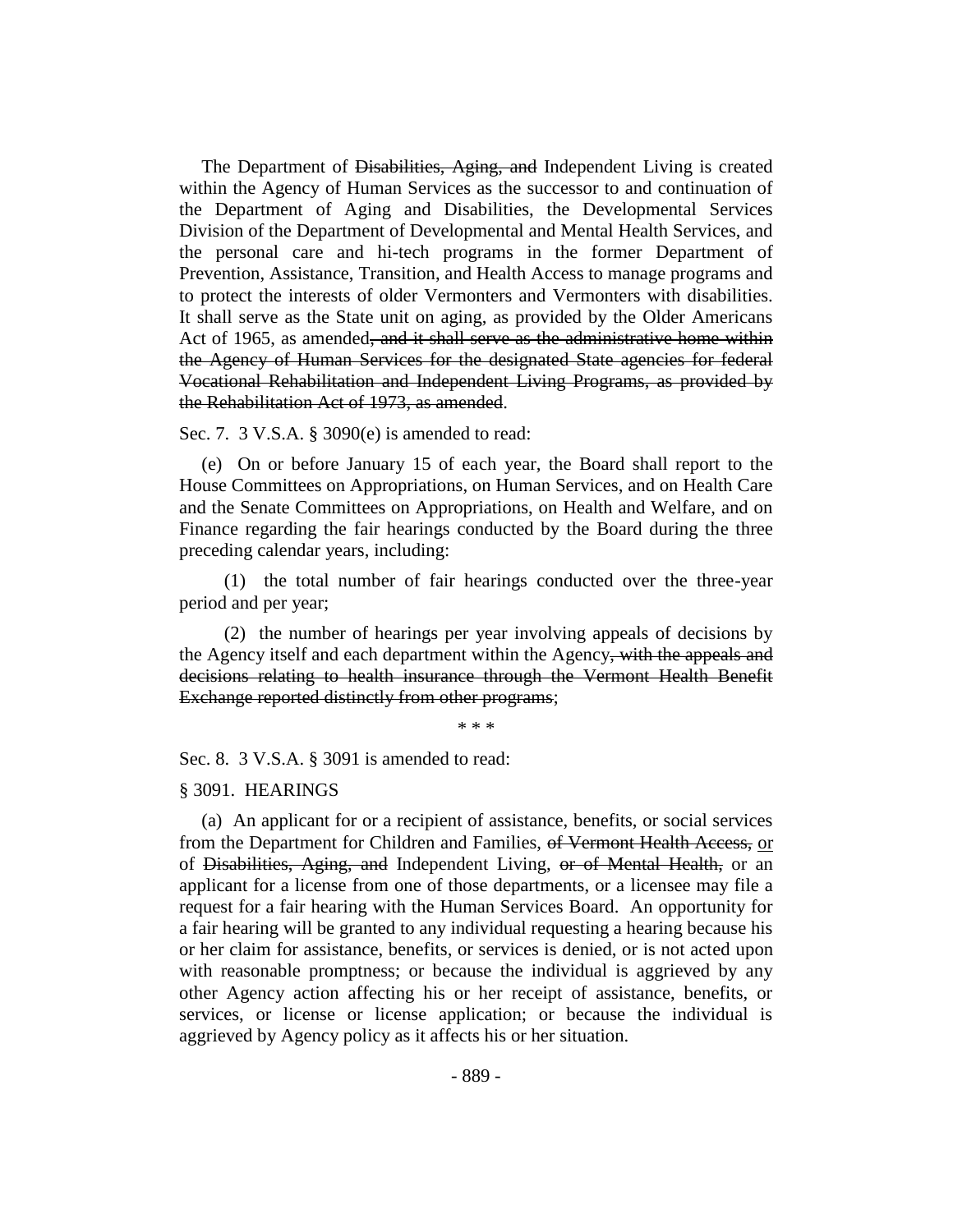(e) The Board shall give written notice of its decision to the person applying for fair hearing and to the Agency. Unless a continuance is requested or consented to by an aggrieved person, decisions and orders concerning Temporary Assistance to Needy Families (TANF) under 33 V.S.A. chapter 11, and TANF-Emergency Assistance (TANF-EA) under Title IV of the Social Security Act and medical assistance (Medicaid) under 33 V.S.A. chapter 19 shall be issued by the Board within 75 days of the request for hearing.

\* \* \*

(h)(1) Notwithstanding subsections (d) and (f) of this section, the Secretary shall review all Board decisions and orders concerning TANF, TANF-EA, and Office of Child Support Cases, and Medicaid. The Secretary shall:

(A) adopt a Board decision or order, except that the Secretary may reverse or modify a Board decision or order if:

(i) the Board's findings of fact lack any support in the record; or

(ii) the decision or order implicates the validity or applicability of any Agency policy or rule.

(B) issue a written decision setting forth the legal, factual, or policy basis for reversing or modifying a Board decision or order.

(2) Notwithstanding subsections (d) and (f) of this section, a Board decision and order concerning TANF, TANF-EA, or Office of Child Support, or Medicaid shall become the final and binding decision of the Agency upon its approval by the Secretary. The Secretary shall either approve, modify, or reverse the Board's decision and order within 15 days of the date of the Board's decision and order. If the Secretary fails to issue a written decision within 15 days as required by this subdivision, the Board's decision and order shall be deemed to have been approved by the Secretary.

\* \* \*

\* \* \* Transitional Provisions \* \* \*

#### Sec. 9. TRANSFER OF POSITIONS; ADMINISTRATION

(a) Prior to March 1, 2017, the Secretary of Administration shall create the position of the Secretary of Health Care Administration.

(b) Effective March 1, 2017, the Secretary of Administration shall place under the supervision of the Secretary of Health Care Administration: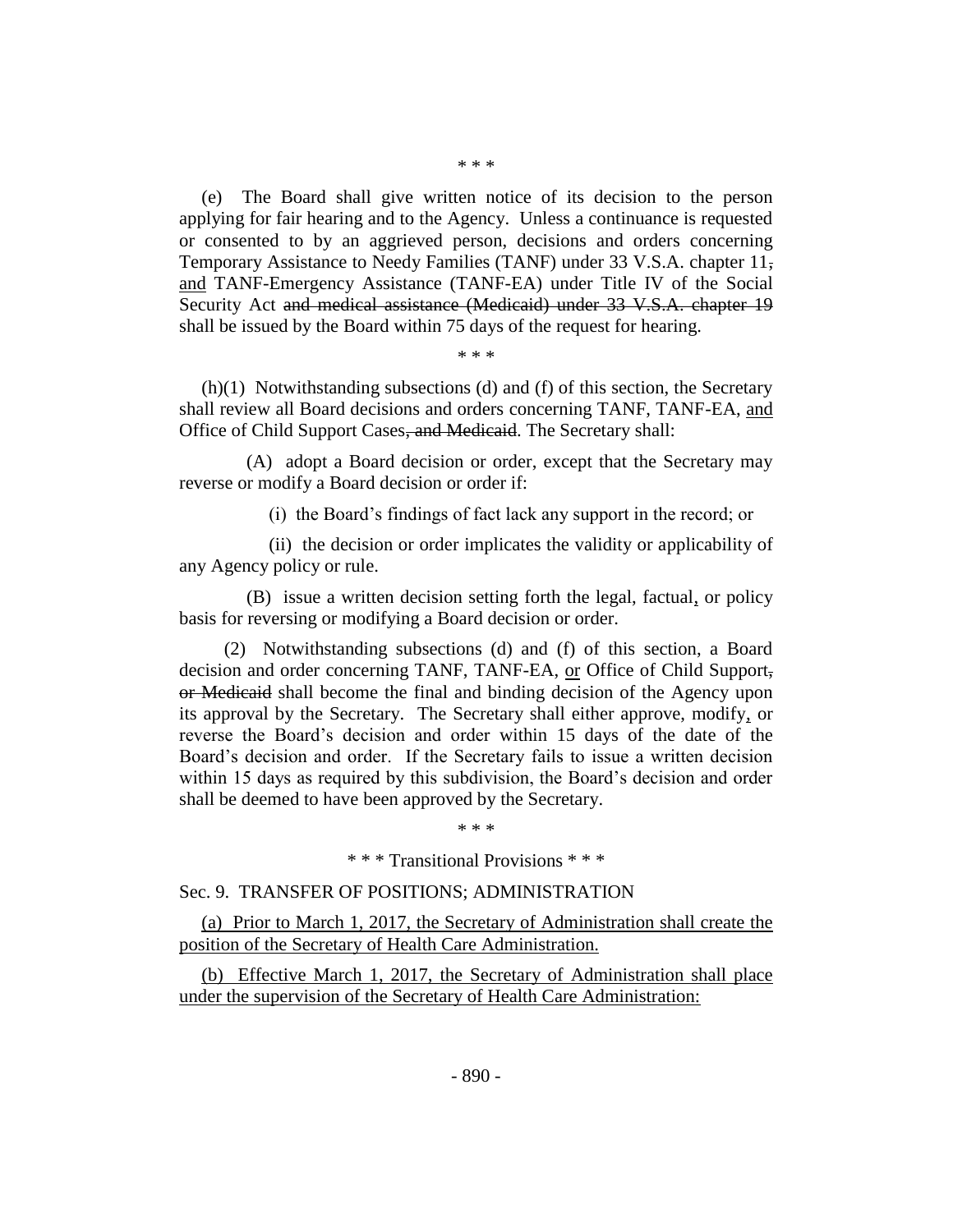(1) all employees, professional and support staff, consultants, and positions contained in the departments, divisions, and offices described in Sec. 12 of this act to which the Agency is the successor in interest;

(2) all balances of all appropriation amounts for personal services and operating expenses for the departments, divisions, units, and offices described in Sec. 12 of this act; and

(3) up to 20 positions from the Agency of Human Services to staff the office of the Secretary of Health Care Administration, including the associated appropriation amounts for these personnel and the operating expenses related to these functions.

(c) The Agency of Human Services shall provide fiscal and administrative support for the Agency of Health Care Administration until October 1, 2017.

(d) No later than January 1, 2019, the Secretary of Administration shall complete the transfer to the Agency of Health Care Administration of:

(1) all employees, professional and support staff, consultants, and positions contained in the departments, divisions, and offices described in Sec. 12 of this act to which the Agency is the successor in interest; and

(2) all balances of all appropriation amounts for personal services and operating expenses for the departments, divisions, units, and offices described in Sec. 12 of this act.

(e) No later than January 1, 2019, the Secretary of Administration shall complete the reorganization of the Agency of Human Services into an Agency of Health Care Administration as described in this Act and an Agency of Human Services consisting of the remaining departments, divisions, and offices.

Sec. 10. PROCESS; REORGANIZATION OF DEPARTMENT OF DISABILITIES, AGING, AND INDEPENDENT LIVING

(a) No later than December 1, 2017, the Secretary of Administration or designee shall submit to the House Committees on Appropriations, on Human Services, and on Government Operations and the Senate Committees on Appropriations, on Health and Welfare, and on Government Operations a proposal for dividing the Department of Disabilities, Aging, and Independent Living into a Department of Long-Term Care in the Agency of Health Care Administration and a Department of Independent Living in the Agency of Human Services. The proposal shall include proposed legislative changes necessary to effect the division recommended by the Secretary.

(b)(1) The Department of Long-Term Care shall have the authority to administer the Choices for Care portion of Vermont's Medicaid Section 1115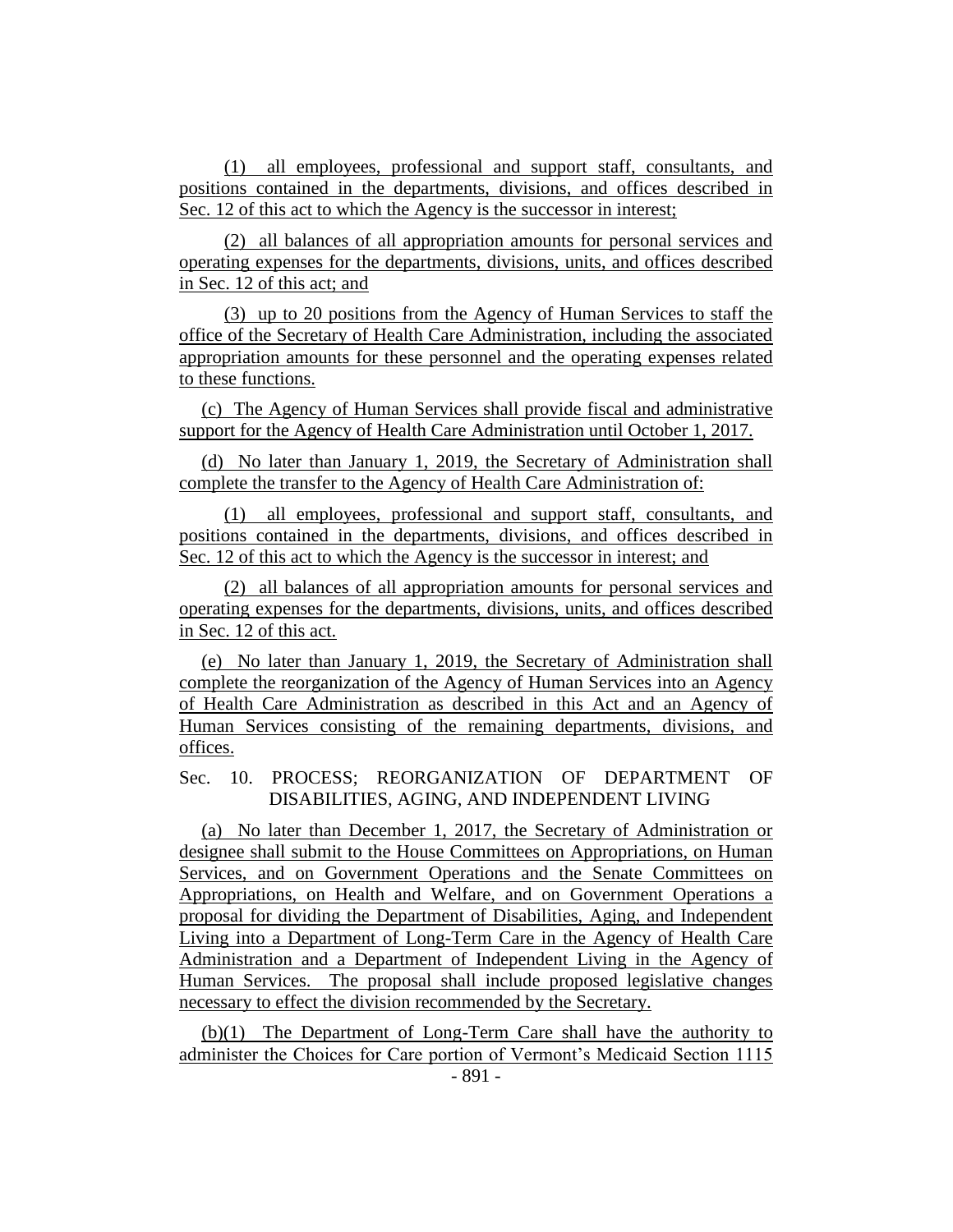waiver, regulate nursing homes, regulate organizations providing home- and community-based services, and certify long-term care facilities on behalf of the Centers for Medicare and Medicaid Services.

(2) The Department for Independent Living shall provide services to Vermonters who are elders and to individuals with disabilities to enable them to remain in their homes, including vocational rehabilitation services.

## Sec. 11. PROCESS; REORGANIZATION OF DEPARTMENTS, UNITS, AND DIVISIONS

(a) No later than December 1, 2017, the Secretary of Health Care Administration shall propose to the House Committees on Appropriations, on Human Services, and on Government Operations and the Senate Committees on Appropriations, on Health and Welfare, and on Government Operations any additional modifications to the departments, units, and divisions transferred from the Agency of Human Services to the Agency of Health Care Administration needed to reflect the following new departments:

(1) the Department of Health Access;

(2) the Department of Mental Health and Substance Abuse; and

(3) the Department of Public Health;

(b) The proposal may include moving divisions of the transferred departments as necessary to ensure the efficient and rational administration and regulation of Vermont's health care system.

(c) The proposal shall include proposed legislative changes necessary to effect the modifications recommended by the Secretary.

Sec. 12. TRANSITIONAL PROVISIONS

(a) The Agency of Health Care Administration is the successor to and continuation of:

(1) the Department of Vermont Health Access under 3 V.S.A. § 3088;

(2) the Department of Mental Health under 3 V.S.A. § 3089;

(3) the long-term care and home- and community-based service components of the Department of Disabilities, Aging, and Independent Living under 3 V.S.A. § 3085a; and

(4) the Department of Health under 3 V.S.A. § 3082.

(b) The Agency shall continue the duties of the departments as described in subsection (a) of this section, including the duties contained in 33 V.S.A. chapter 19 (medical assistance).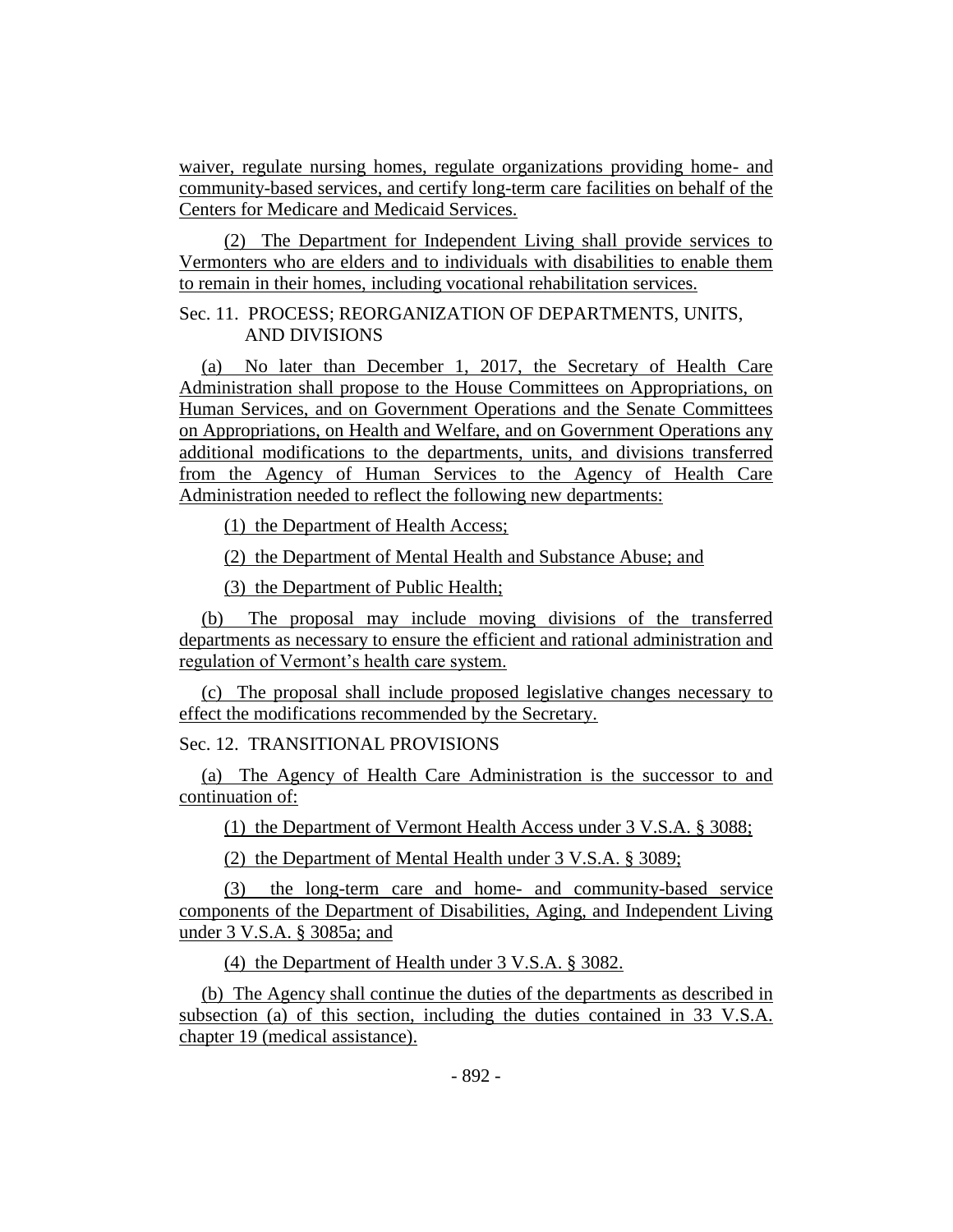#### \* \* \* Conforming Statutory Amendments \* \* \*

## Sec. 13. OFFICE OF LEGISLATIVE COUNCIL

On or before December 1, 2016, the Office of Legislative Council shall provide to the House Committees on Government Operations, on Health Care, and on Human Services and the Senate Committees on Finance, on Government Operations, and on Health and Welfare proposed statutory amendments as needed to correct references in the Vermont Statutes Annotated to the agencies and departments created or amended by this act.

\* \* \* Repeals \* \* \*

Sec. 14. REPEALS

3 V.S.A. §§ 3082 (Department of Health), 3088 (Department of Vermont Health Access), and 3089 (Department of Mental Health) are repealed on passage.

\* \* \* Effective Dates \* \* \*

## Sec. 15. EFFECTIVE DATES

(a) Secs. 1 (Agency of Health Care Administration) and 2–8 (Agency of Human Services; revisions) shall take effect on October 1, 2017.

(b) The remaining sections shall take effect on passage.

(Committee vote: 5-0-0)

## **Reported favorably with recommendation of amendment by Senator Kitchel for the Committee on Appropriations.**

The Committee recommends that the bill be amended as recommended by the Committee on Government Operations with the following amendments thereto:

First: In Sec. 1, in 3 V.S.A. § 2973, in the catchline, by striking out the words "LONG TERM" and inserting in lieu thereof LONG-TERM, in the first sentence, by striking out the words "Public Health" and inserting in lieu thereof Long-Term Care, and by striking out the second sentence in its entirety

Second: By striking out Sec. 6, 3 V.S.A. § 3085a, in its entirety and inserting in lieu thereof the following:

#### § 3085a. DEPARTMENT OF DISABILITIES, AGING, AND INDEPENDENT LIVING

The Department of Disabilities, Aging, and Independent Living is created within the Agency of Human Services as the successor to and continuation of the Department of Aging and Disabilities, the Developmental Services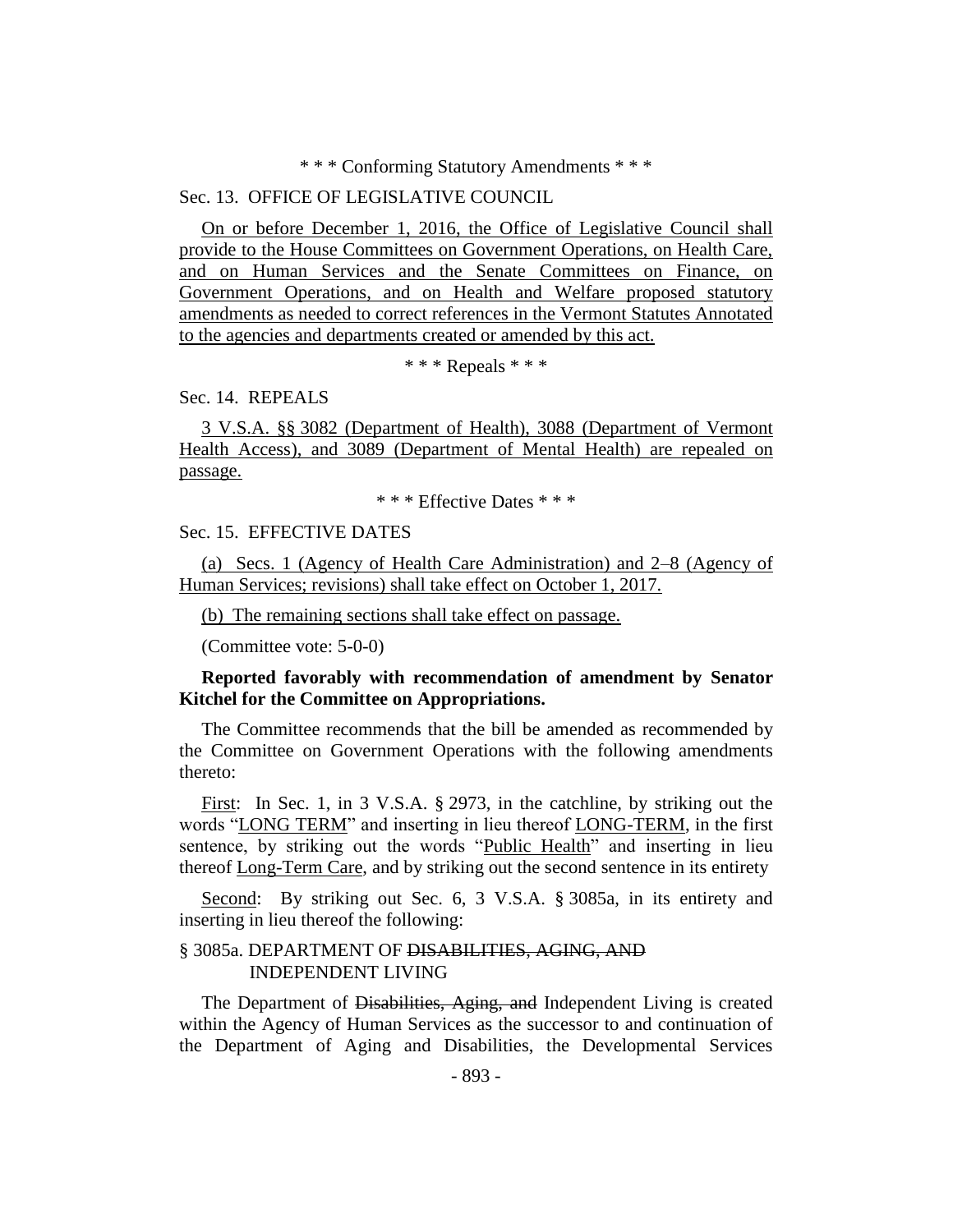Division of the Department of Developmental and Mental Health Services, and the personal care and hi-tech programs in the former Department of Prevention, Assistance, Transition, and Health Access to manage programs and to protect the interests of older Vermonters and Vermonters with disabilities. It shall serve as the State unit on aging, as provided by the Older Americans Act of 1965, as amended, and it shall serve as the administrative home within the Agency of Human Services for the designated State agencies for federal Vocational Rehabilitation and Independent Living Programs, as provided by the Rehabilitation Act of 1973, as amended.

Third: In Sec. 9, transfer of positions; administration, in subsections (a) and (b), by striking out "March 1, 2017" in both instances and inserting in lieu thereof October 1, 2017

Fourth: In Sec. 9, transfer of positions; administration, in subsection (c), by striking out "October 1, 2017" and inserting in lieu thereof March 1, 2018

Fifth: In Sec. 9, transfer of positions; administration, in subsection (e), by adding a second and third sentence to read as follows:

The financial, legal, and departmental functions of the departments described in Sec. 12 of this act, to which the departments in the Agency of Health Care Administration are the successors in interest, shall be consolidated in the Office of the Secretary of Health Care Administration and shall use existing departmental resources as needed. Any new exempt positions needed as a result of this act shall be transferred and converted from existing vacant exempt positions in the Executive Branch.

Sixth: By adding a new section to be Sec. 15 to read as follows:

## Sec. 15. TRANSITION FUNDING

It is the intent of the General Assembly to provide in the appropriations act funding to the Agency of Administration in fiscal year 2017 to be transferred to the Agency of Human Services for transition costs associated with the reorganization of the Agency of Human Services into an Agency of Health Care Administration and an Agency of Human Services as described in this act. Costs may include contracts for finance, accounting, federal funding, and organizational and operational restructuring consultations.

And by renumbering the existing Sec. 15, effective dates, to be Sec. 16

(Committee vote: 5-1-1)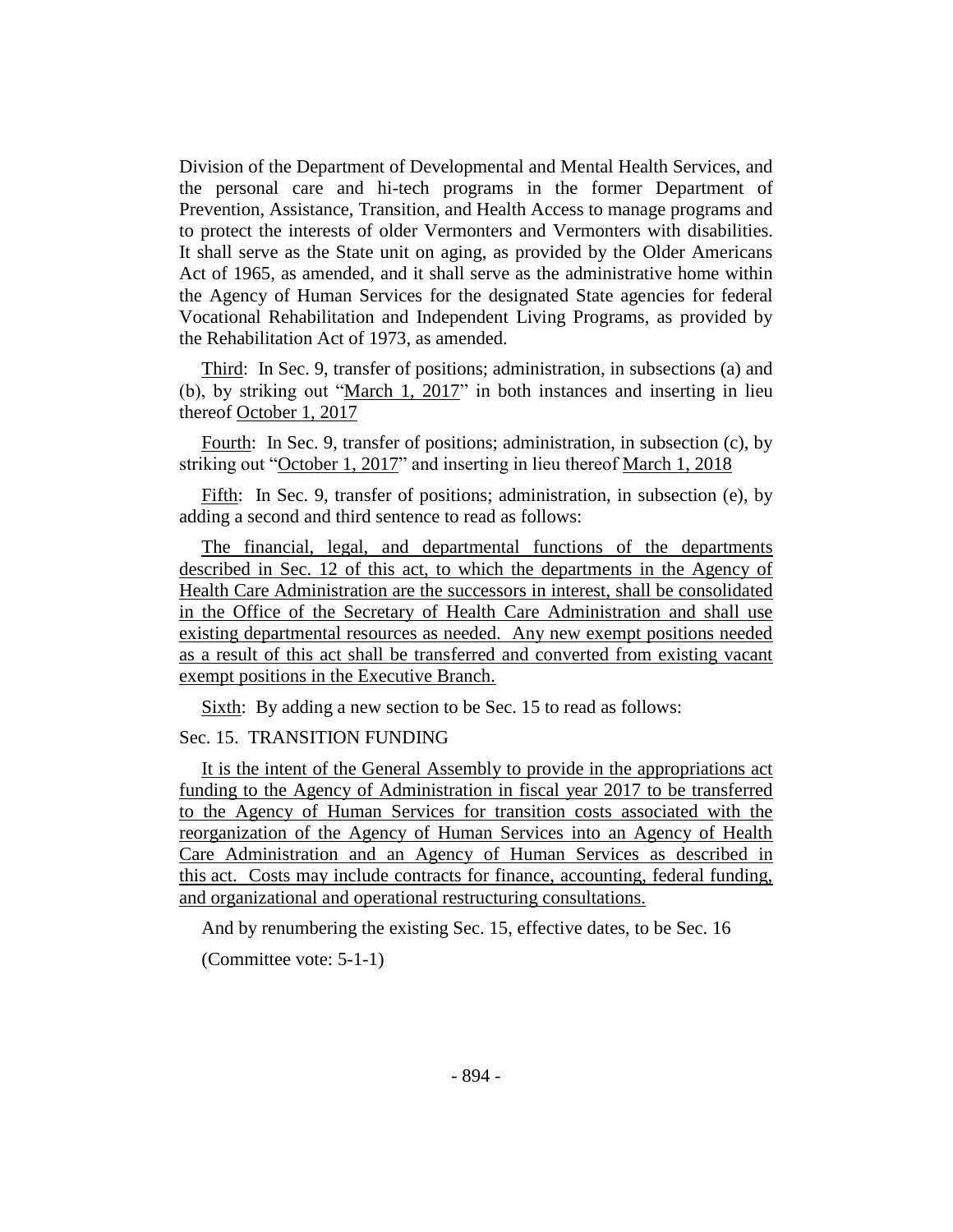#### **ORDERED TO LIE**

#### **S. 220.**

An act relating to the public financing of campaigns.

**PENDING QUESTION:** Shall the bill be amended as recommended by the Committee on Government Operations?

(For text of report of the Committee on Government Operations, see Senate Journal of March 16, 2016, page 577)

#### **CONFIRMATIONS**

The following appointments will be considered by the Senate, as a group, under suspension of the Rules, as moved by the President *pro tempore,* for confirmation together and without debate, by consent thereby given by the Senate. However, upon request of any senator, any appointment may be singled out and acted upon separately by the Senate, with consideration given to the report of the Committee to which the appointment was referred, and with full debate; and further, all appointments for the positions of Secretaries of Agencies, Commissioners of Departments, Judges, Magistrates, and members of the Public Service Board shall be fully and separately acted upon.

Kirstin Schoonover of Huntington – Superior Court Judge – By Sen. Benning for the Committee on Judiciary. (2/25/16)

Brian Valentine of Huntington – Magistrate Division Judge – By Sen. Nitka for the Committee on Judiciary. (3/9/16)

Mary Morrissey of Jericho – Superior Court Judge – By Sen. Ashe for the Committee on Judiciary. (3/9/16)

Christopher Cole of Richmond – Secretary of the Agency of Transportation – By Sen. Mazza for the Committee on Transportation. (3/16/16)

Michael R. Kainen of White River Junction – Superior Court Judge – By Sen. Sears for the Committee on Judiciary. (3/23/16)

Kevin Bourdon of Waltham – Member, Electricians Licensing Board – By Sen. Balint for the Committee on Econ. Dev., Housing and General Affairs. (3/11/16)

Hannah Sessions of Salisbury – Member, Vermont Housing and Conservation Board – By Sen. Balint for the Committee on Econ. Dev., Housing and General Affairs. (3/11/16)

Robert Williams of Poultney – Member, Electricians Licensing Board – By Sen. Mullin for the Committee on Econ. Dev., Housing and General Affairs.  $(3/15/16)$